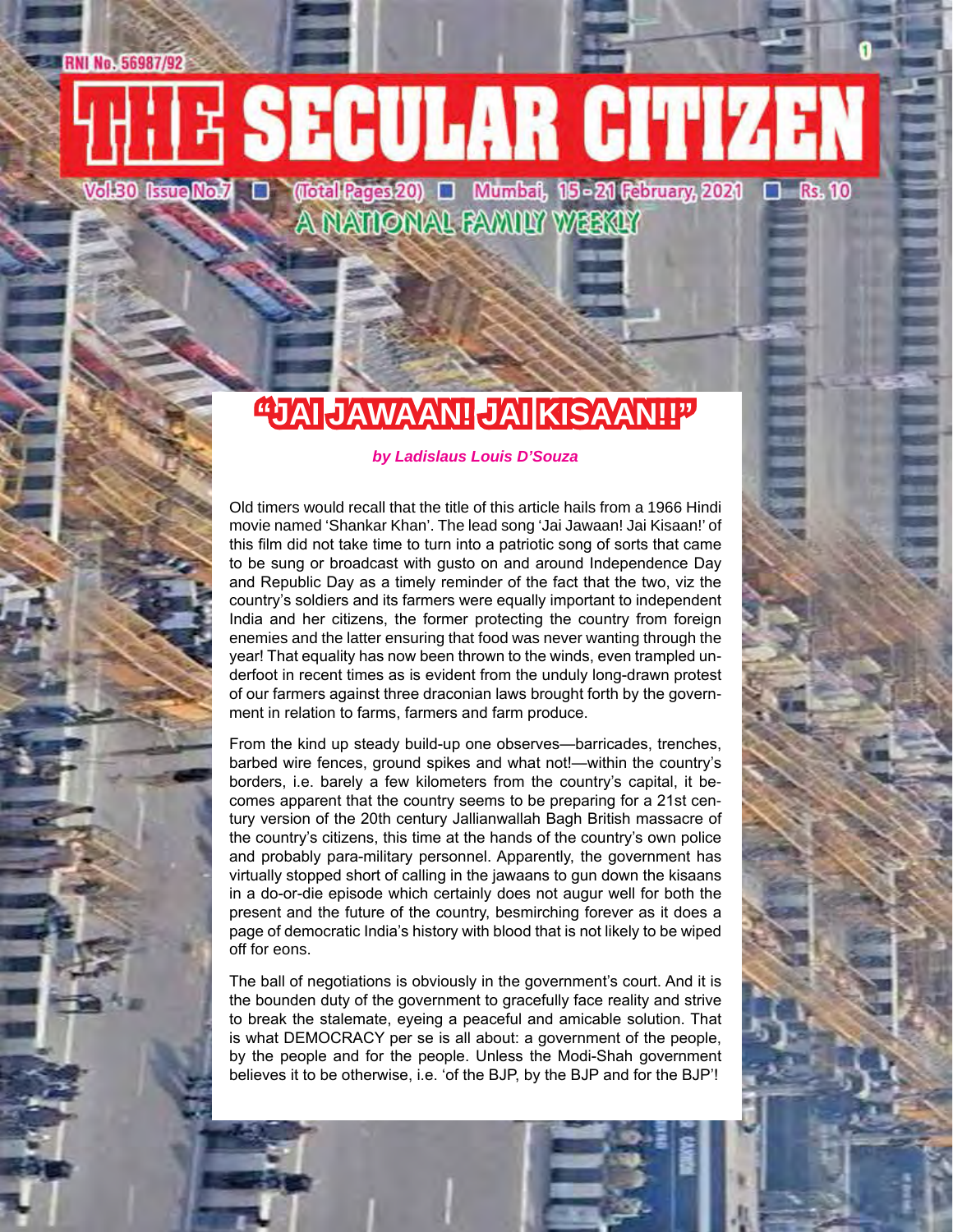*Democracy, community enterprises are all socialistic principles, close to Christian values. The Christianity is a religion of community living. God is not a solo being but a trinity, a community. The first Christians lived as one community, having every thing in common. That's why the present government economic policy disturbs!*

## **Disinvestment Or Bharat Mata For Sale?**

**The budget 2021-22 invites us to consider a grave question: Disinvestment, yes but to what degree and what purpose? Investment** consider a grave question: Disinvestment, yes but to what derefers to the conversion of money or cash into securities, debentures, bonds or any other claims on money. As follows, disinvestment involves the conversion of money claims or securities into money or cash. Disinvestment can also be defined as the action of an organisation (or government) selling or liquidating an asset or subsidiary. It is also referred to as 'divestment' or 'divestiture.' In most contexts, disinvestment typically refers to sale from the government, partly or fully, of a government-owned enterprise. A company or a government organisation will typically disinvest an asset either as a strategic move for the company, or for raising resources to meet general/specific needs.

#### **The new economic policy of 1991**

The present government as a habit shirks responsibility by saying, 'well disinvestment policy is already practiced by the Congress government. It is true that the new economic policy (Liberalisation-Privation-Globalisation) was initiated by the Congress gov-

ernment in July 1991 because Public Sector Units (PSU) had shown a very negative rate of return on capital employed. Inefficient PS had become and were continuing to be a drag on the Government's resources turning to be more of liabilities to the Government than being assets. Many undertakings traditionally established as pillars of growth had become a burden on the economy. The national gross domestic product and gross national savings were also getting adversely



affected by low returns from PSUs. About 10 to 15 % of the total gross domestic savings were getting reduced on account of low savings from PSUs. In relation to the capital employed, the levels of profits were too low. Various factors were responsible for low profits in the PSUs. Hence disinvestment was inevitable. That time the following main objectives of disinvestment were outlined:

- **To reduce the financial**  burden on the Government
	- **To improve public finances**
	- **To introduce, competition** and market discipline
	- $\bullet$  To fund growth

*Fr. Michael G. Vasai*

- $\bullet$  To encourage wider share of ownership
- $\bullet$  To depoliticise non-essential services
- But what do we see in the budget 2021-22?
- **Of course even then many socialist** minded people opposed the new policy as promoting capitalism.

#### **BUDGET 2021, A SALES DEED?**

 But the present budget has gone beyond limit. The Congress spokes person Mr. Gaurav Vallabh called the budget a 'sales deed'. It is just a list of government assets for sale! In fact presenting the Union Budget for 2021-22, Finance Minister Nirmala Sitharaman announced that for fiscal year 2021-22, out of the total Rs 1.75 lakh cr, Rs 1 lakh cr! That means more than half income is to come from selling government stake in public sector banks and financial institutions. Rs 75,000 cr would come as CPSE disinvestment receipts. The strategic sale of IDBI Bank, BPCL, Shipping Corp, Container Corporation, Neelachal Ispat Nigam Ltd, Pawan Hans, Air India, among others, would be completed during the current year. Besides IDBI Bank, the government would privatise two public sector banks and one general insurance company in the year, she said.

Naturally when the GDP is -9 today, where could she get money to spend except through selling the assets! The PPP (public-private participation) is another new scheme introduced. It

rð.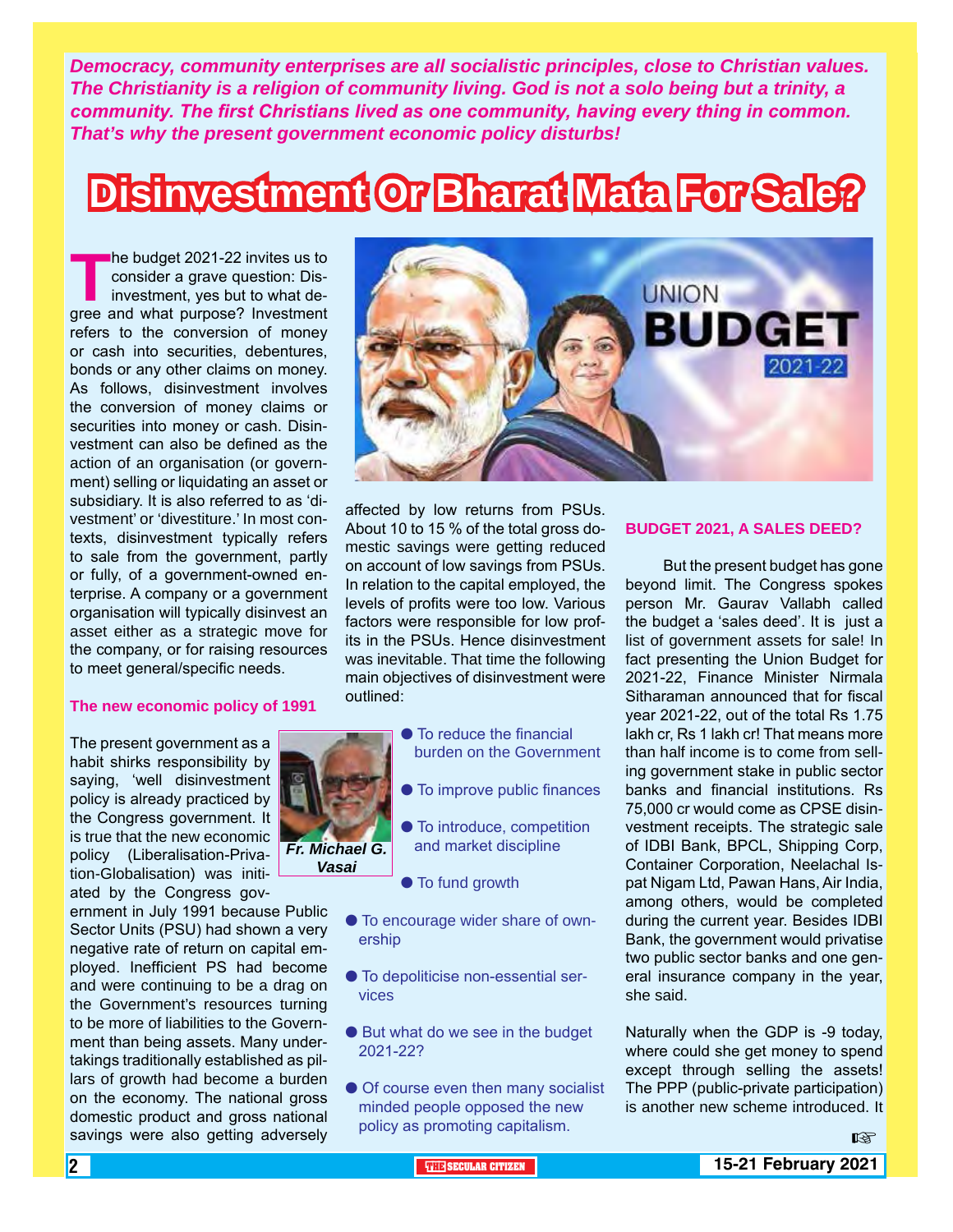| <b>THIR SECULAR CITIZEN</b>                                                                                                                                                                                                                                                                                                                                                         | <b>Advertisement. Tariff</b><br>Over all size 21.5 cms x 27cms ● Print area 18 cms x 25.5 cms                                                                                                                                                    |
|-------------------------------------------------------------------------------------------------------------------------------------------------------------------------------------------------------------------------------------------------------------------------------------------------------------------------------------------------------------------------------------|--------------------------------------------------------------------------------------------------------------------------------------------------------------------------------------------------------------------------------------------------|
| A NATIONAL FAMILY WEEKLY<br>Vol.30 Issue No.7 February 15-21, 2021 Rs.10/-                                                                                                                                                                                                                                                                                                          | Full pg. back Colour (19 cms x 24 cms)<br>Rs. 18,000<br>Center spread colour(39 cms x 23.5 cms<br>18,000<br>Rs.<br>Full pg. inside Cover colour(18 cms x 24 cms)<br>12,000<br>Rs.                                                                |
| 99, Perin Nariman Street, Fort, Mumbai - 400 001.<br>Mobile: +91 9820485389 / 9820473103<br>E-mail: secular@sezariworld.com / seculardivo@gmail.com<br>Website: www.sezariworld.com<br><b>Editor: LAWRENCE COELHO</b>                                                                                                                                                               | Full pg. inner colour (18 cms x 24 cms)<br>10,000<br>Rs.<br>Half pg. Colour (18 cms x 12 cms)<br>6,000<br>Rs.<br>Full page B/W (18 cms x 24 cms)<br>7,000<br>Rs.<br>Half page B/W (18 cms x 12 cms)<br>5,000<br>Rs,<br><b>Small Size Ads B/W</b> |
| <b>Subscriptions Rate:</b><br><b>E-paper Edition</b><br>One year (anywhere in India) Rs. 500<br>sent anywhere in the<br>Two years (anywhere in India) Rs.1000<br>world (by email)                                                                                                                                                                                                   | 12 x 12cms Rs. 2400 • 6 x 24cms Rs. 2400<br>18 x 6cms Rs. 1800 • 6 x 12cms Rs. 1200<br>6 x 6cms Rs. 700                                                                                                                                          |
| Five years (anywhere in India) Rs. 2000<br>One year<br>Rs. 600 or US \$15<br>One year (outside India) Rs. 3500                                                                                                                                                                                                                                                                      | <b>Matrimonial Classifieds:</b><br>• Rs. 500 per insertion (for 35 words) (includes box no.)<br>• Rs. 3000 for 12 insertions. (1 year The Secular Citizen FREE)                                                                                  |
| Digital copy of <b>THE SECULAR CITIZEN</b> now available through WhatsApp / Email for subscribers<br>$\sim$ 1.0 $\sim$ 0.0 $\sim$ 1.0 $\sim$ 0.0 $\sim$ 0.0 $\sim$ 0.0 $\sim$ 0.0 $\sim$ 0.0 $\sim$ 0.0 $\sim$ 0.0 $\sim$ 0.0 $\sim$ 0.0 $\sim$ 0.0 $\sim$ 0.0 $\sim$ 0.0 $\sim$ 0.0 $\sim$ 0.0 $\sim$ 0.0 $\sim$ 0.0 $\sim$ 0.0 $\sim$ 0.0 $\sim$ 0.0 $\sim$ 0.0 $\sim$ 0.0 $\sim$ |                                                                                                                                                                                                                                                  |

**worldover.** Send in your request to : **+91 - 9820485389 or secular@sezariworld.com** Our bank account details for Fund Transfer : Account Name: The Secular Citizen, Current Account No. 03552000006744, Bank: HDFC Bank, Branch : CST - Mumbai VT, ISFC code: HDFC0000355

(Contd.. from p. 2)

will present it as "Encouraging more competition in the power distribution sector. Major ports will also be moving from managing their operational services on their own to a model where a private partner will manage them. Seven projects worth more than Rs 2,000 crore will be offered by major ports in PPP modes in FY 21-22. The government has clearly stated its intention for more private sector participation, describing this push to privatise on the lines of liberalisation in 1991.

Of Course Modiji praises the budget as 'a proactive budget that gives boost to wealth as well as wellness. (India Today). Budget 2021-22 makes a concerted push toward getting the government out of commercial sectors, a move in line with the Narendra Modi government's stated agenda of minimum government. Hence, the need for the Government to get rid of these units and to concentrate on core activities of the government. The Government also took a view that it should move out of noncore businesses, especially the ones where the private sector had now entered in a significant way. Finally, disinvestment was also seen by the

Government to raise funds for meeting general/specific needs. Its a clear move to capitalistic rule!

Democracy, community enterprises are all socialistic principles, close to Christian values. The Christianity is a religion of community living. God is not a solo being but a Trinity, a community. The first Christians lived as one community, having everything in common. They sold their property and placed the price at the feet of the apostles (Acts 4.32-35). The other people looked at them and marvelled, saying, "Look how united they live!" Hence the trend to privatise all business is anti-Christian. Even the PSUs like public transport, running in loss should be allowed to function because they help the last and the least person in society. But the BJP government seems to privatise even railways and buses and sell even the oil pipes! And worse still place all PSUs in the hands of a few industrialists like Adani-Ambani!

### **SURVIVAL OF THE NATION OR THE BJP?**

Many are wondering where is the Modi Government heading? I received a post one day on What's App answering the question:

**Modi bhakt:** Modiji, you know how devoted I am to you and how frantically I defend you against our opponents.

**Modiji:** you have received your award and will receive more in future.

**Modi bhakta:** I am made the BJP taluka president! Thanks! But now as I see you are selling every asset of the country! People are displeased.

**Modiji:** So what? Precisely this is our party agenda, friend. The sole purpose of our coming to power was to pass Hindutva bills and make money for the Party. We have almost achieved both.

**Modi bhakta:** But Modiji you have to be elected in 2024!

**Modiji:** There is no need. Let me make the best of the coming 4 years in power. We shall hand over all the assets in the hands of the Adani-Ambani gang and they will see to the elections. Besides the EVM is there to save us in difficulties.

### **VASUDHAIVA KUTUMBAKAM!**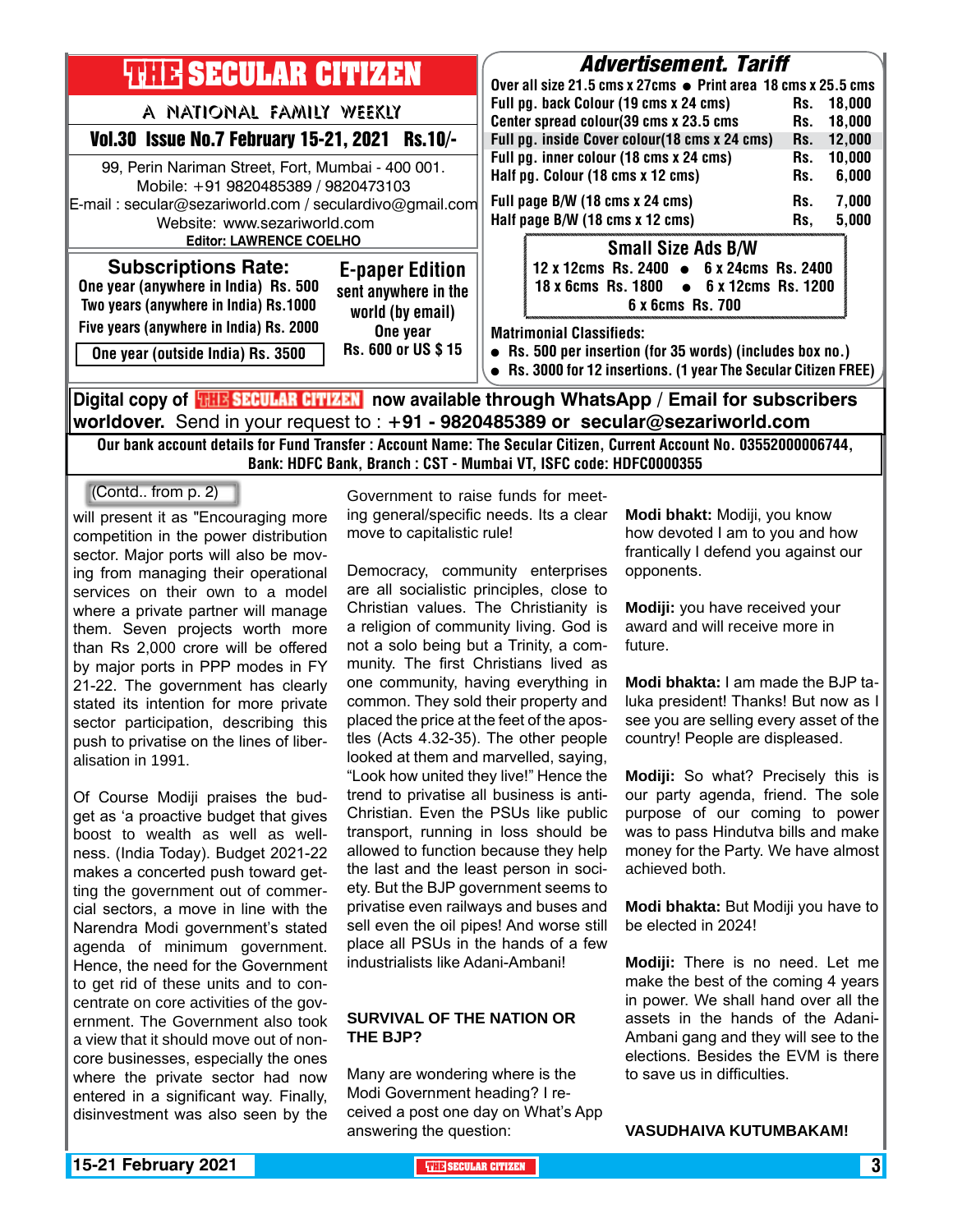### **The Mass, Pre & Post Holy Communion?**

**When I visited Kuwait twice in**<br>that the practice of administration and reception of Holy Comthe 1990s, little did I realize that the practice of adminmunion [HC] after the Last Blessing at Mass observed there would one day become a norm in India as compelled by the nearly year-long COVID-19 pandemic! Initially frowned upon by both clergy and lay faithful alike for obvious reasons, the moving of the rite of HC after Mass has today come to be accepted by all and sundry as something normal—the 'new normal' as they say! There is however another issue slowly, steadily cropping up in the present dispensation that can eventually lead to a backlash of sorts and that is, the time factor as we shall see below.

### *Regular Mass schedule…*

Common sense dictates that the celebration of Mass in our parishes at timings restored to the pre-lockdown pe-

riod schedule stays within the time limit, taking into consideration two important factors viz, that there is another Mass to follow, and that the distribution of HC after Mass must be concluded well on time for the congregation of the next Mass to assemble unhindered. Most celebrants have forgotten that the administration of HC

is integral to the Mass and only relocated to after the Last Blessing for pandemic related reasons and so, go on and on and on with their homilies which last not a second less than 20 to 25 minutes, necessitating a rushing through of the long Nicene Creed no less, the Prayer of the Faithful [POF], the Offertory, the Consecration, Celebrant's consumption of the sacred species, and everything else that ought to follow. What however follows is an undignified hurry on the part of the ushers to get the congregation to vacate the pews for those already to assembling for the next Mass, the commencement of which has been unduly delayed.



### *The CT syndrome!*

Methinks its time our bishops gave due thought to relocating the preaching of the Homily to a slot after the distribution of HC whereby those receiving HC have the option of proceeding to some hall or meeting place within the parish premises to listen to the unending diatribe preached by celebrants who suffer from what may be best described as 'Compulsive Talkaholism' [CT] – they talk to the congregation at length at the commencement of Mass, at the conclusion of



D'Souza

winds for the highly unacceptable reason that the preparation of his Sunday homily generally begins on a preceding Monday, "so how dare you expect me to keep my homily short"! Poor padre! Seems to imagine that the Mass is nothing but

#### *Forewarned is forearmed!*

the homily, Amen!

Denying the issue of lengthy homilies timely attention could lead the church into the situation that followed the handling of the squirrel population issue by churches of different denominations within a given locality. While each of the denominations reportedly struggled to arrest the fast rising numbers of these rodent-like creatures by adopting equally different measures, the Catholic church resolved the issue once and for all

by baptizing all the squirrels whereby they were thenceforth seen in church no more that once or twice a year like say at Christmas and Good Friday! Put differently, brevity being of the essence, would our preachers, taking a cue from Pope Francis' February 2018 advice, "Be brief…; no more than10 minutes, please", prefer to preach a power-packed 10-minute homily to a church packed to the rafters so to say? Or are our parish churches hellbent on heading for a future where, with the numbers of participants at the Sunday Eucharist still not exactly picking up post reopening, celebrants will eventually end up preaching to the four walls?



**Contact: Tel.: +91 9820485389**

**4 THE THE THE SECULAR CITIZEN 15-21 February 2021**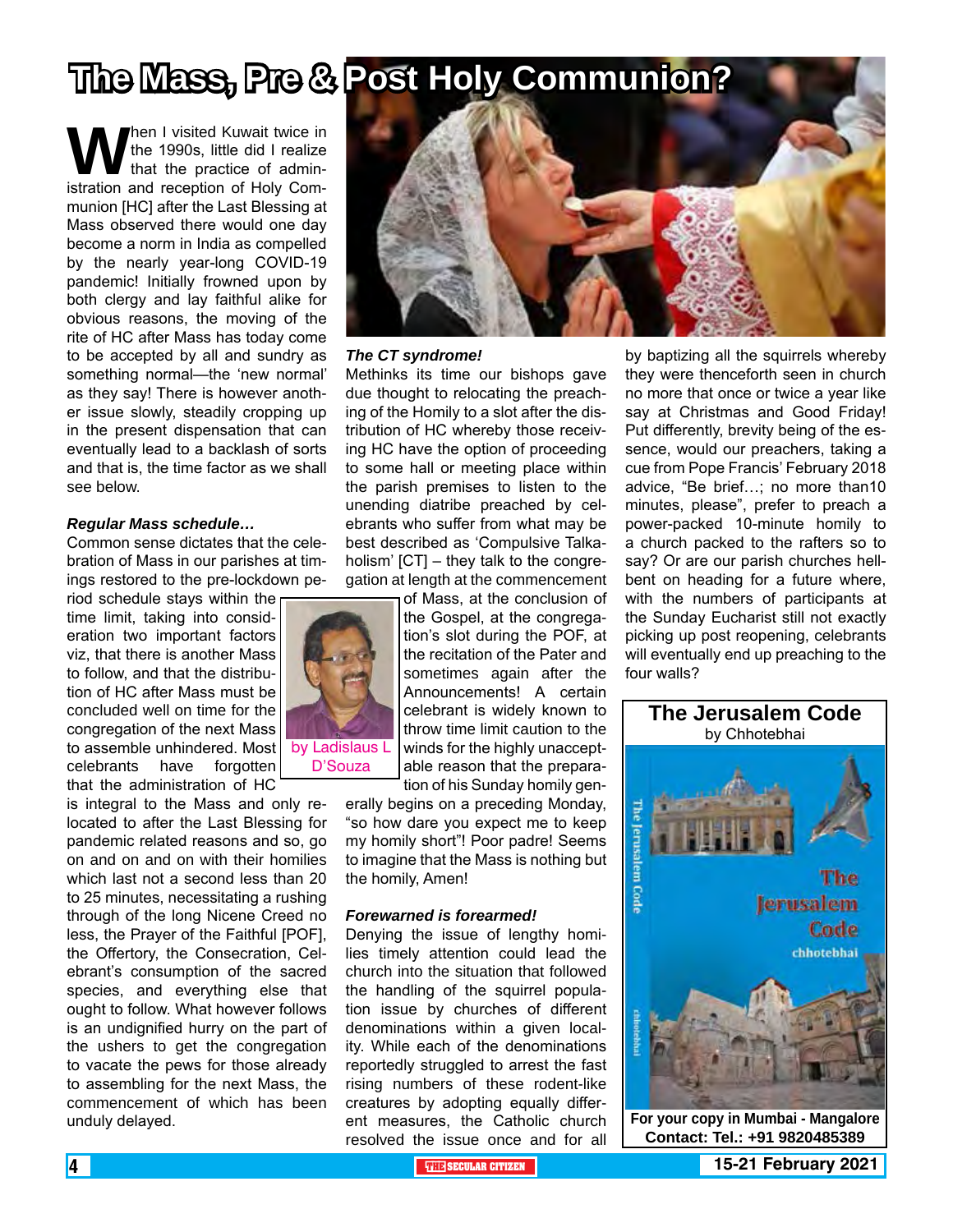

### **Kamala Harris' ancestral home**

Those of you who have travelled from Mumbai to Velankanni by train will have passed station named Thiruvarrur Jn at the fag end of the journey. Thiruvarrur is just 35kms away from Velankanni . Here the train stops for a very long time . At this point of the journey, the engine detaches from the train and attaches itself to the rear end of the train before continuing on its journey to Velankanni on a branch line. This station is now attracting much attention as the ancestral home of US vice president Kamala Harris.

> *—Prof Robert Castellino Orlem*

### **The Inequality Virus**

 -the rich are getting richer, the poor getting poorer

In it's report: 'The Inequality Virus' tabled at the World Economic Forum at Davos, Jan 25, Oxfam reported that during the pandemic the wealth of Indian billionaires grew 35%. Ironically during the same period 84% Indian households suffered varying degrees of economic losses and 75% of the poorest, employed in the informal sector lost their jobs. India's top 1% holds 4 times the total wealth held by the bottom 70% of the population! Can inequality be more glaring than this? Surprisingly, the GDP, the per capita income, the Sensex and other economic indicators give the impression that the average Indian is well off. That's far from the truth. Our economic models are flawed and do not give a true measure of our economic inequality.

 Take for example the model for calculating per capita income in which the total income earned by all people in a country is divided by the total number of people in that country. This works well in western and developed countries. These countries have a minimum wage of about \$15 per hour. The per capita income in these countries is more or less a true reflection of average income earned by a person in those countries.

This model however, does not work in developing countries like India where there is huge inequality of incomes. There is no minimum wage in the informal sector( and 90% of our workforce comes from the informal sector). Therefore the incomes are lop sided.

The incomes of the top 1% of the population is insanely high and unimaginable, while that of the bottom 60% is abysmally low . By using the same model of calculating the per capita income we find that the per capita income is ridiculously high because the income of the rich 1% pulls up the average (India's per capita income is around \$6,250 or about Rs 1,50,000 per person). Multiply that by about 4 members in the family and you have an average Indian family earning around \$25,000!). Ridiculous.

 A suggestion: I suggest that in India and all developing countries the income of the top 1% be excluded in calculating per capita income. This will give a more accurate picture of the per capita income and economic inequality in the country.

> *— Prof Robert Castellino Orlem*

**Futile exercise by WHO**

The visit of the 14-member WHO expert team to the Wuhan wet market in China to unravel the mystery of the killer virus Covid-19 which is presumed to have originated here, more than a year ago, is hardly expected to throw much light on how the virus was transmitted from bats or animals to humans, as the wet market now stands closed and cleaned up. It is more like visiting the Augean stables after they were cleaned up, or the intensive search for the elusive big bang 'Higgs boson' particle, to unravel the mysteries of creation 13 billion years ago. Secondly, trying to study what happened a year ago by reconstructing events, and hunting for animal records that were traded in the wet market, will only throw up more theories that are speculative in nature and not factual. Even a visit to the high security Wuhan laboratory at this stage to establish that the virus was a Chinese bio- weapon that escaped during testing, is bound to be a failed exercise and a question mark for posterity.

> *—A. F. Nazareth, Alto Porvorim, Goa.*

**Flat for RENT** Available for rent 1 BHK unfurnished flat in Vakola, Santacruz East, Mumbai, 560 sq. ft. with pipe gas & 24 hours water supply.

**Contact owner 9833452125 / 8356063909**

**15-21 February 2021 The Contract of the SECULAR CITIZEN THE SECULAR CITIZEN THE THE SECULAR CITIZEN**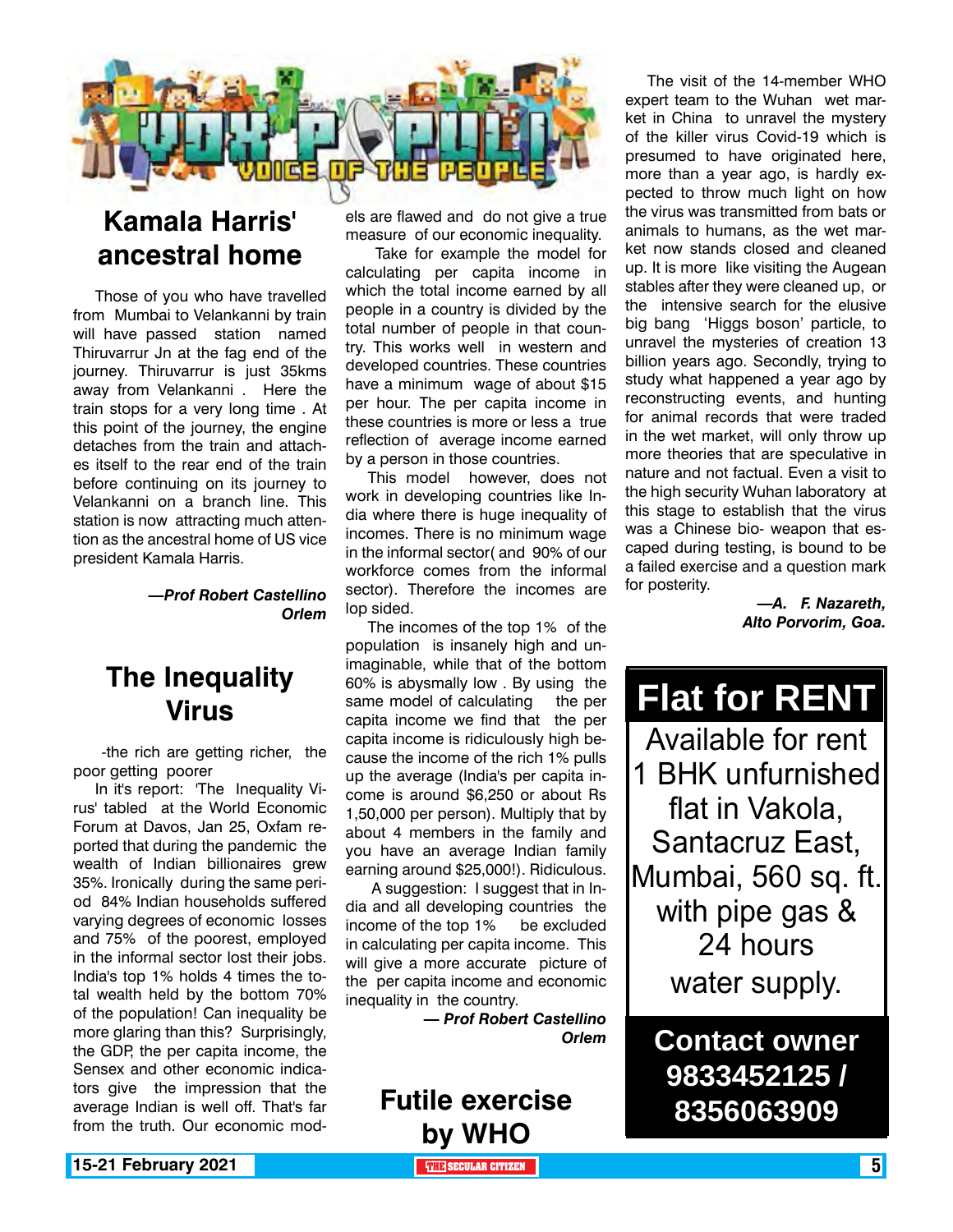

ome February, and young people and those young at heart,<br>across the globe, look forward<br>to Valentine's Day traditionally celple and those young at heart, across the globe, look forward to Valentine's Day traditionally celebrated on February 14, every year. While each country, and region, hasits own unique ways of celebrating the day, it is universally accepted and kept up as the "lovers day", the day keeping aside other engagements, they try to stay close to their "valentines", creatively expressing their love to those they love.

The history of Valentine's Day goes back to 500 A. D. thanks to Pope Gelasius, who instituted it as a Feast in the Catholic Church in honour of St Valentine, executed by the emperor for refusing to worship the pagan god he and his courtiers worshipped. A legend concerning him says that be-

fore he was martyred, he fell in love with the jailer's daughter who was suffering from some illness for long. As a result of Valentine's prayers, she was completely healed. Seeing the miracle, the jailer along with his family converted to Christianity.

According to another

legend, there was a Roman priest by the name Valentine who quietly performed marriage rites for the Roman soldiers, who were forbidden by law to marry. He also handed out paper hearts to remind Christians of their love for God thathe came to be known as the patron Saint of lovers, and people began to pray to him to connect lovers, and bring them together. The paper hearts became the forerunner of the present day Valentine's Day cards.

Historians say that the modern Valentine's Day had its origin from a poem, written bythe 14th century author Geoffrey Chaucer, that highlighted romantic partnership, linking "Valentine" tosuch relationships. The thought grew over the years, and in 18th Century a book named Young Man's Valentine Writer was also published.

The greeting card industry took up this opportunity, and started producing variety of Valentine's Day cards in big numbers. Though the custom of sending Valentine "cards" is disappearing, getting in touch with lovers through internet and social media continues.

The celebration, once limited to western countries, is now quite prevalent in many places in India, as well. We see around young people express-

> ing their "love" aping the west inwaysalien to our culture and tradition, despite the government machinery and the police,in some States, coming down mindlessly upon youngsters, engaged in such activities.

The Catholic youth can think of novel and more

meaningful ways of celebrating the Valentine's Day, by making it a day to reach out to all whom they love and who deserve their love in a special way, not limiting only to a boy or girl they feel attracted to during teenage years, or with whom they have just "fallen" in love or with colleagues at work. This limits the reach of the truelove, and distorts the original idea behind the Valentine's Day.

As we saw earlier,Valentine's Day was originally instituted to honour a Saint/s who reached out to others with real love,and expressed the same,beginning with God whom we can never love enough. Why not make it a "holy day" making time to begin the day by going for Mass with your family members to express your love and gratitude to God, whose deep love and concern we share with one another? Think of the possibility of celebrating it on the adjoining Sunday,that Valentine's Day can become a parish level communitarian expression of our love and gratitude to God and one another.

Plan an evening meal with your immediate family members, including your parents. You could possibly invite your "closest" friends, including non-Christians to this meal that they can feel part of your family and experience the warmth of love in a true Christian family.

Why not visit an elderly or an invalid person or even a Home for the Aged and spend some time with the inmates there, who feel lonely and look forward to visits from people like you who care? Let them know that the visit is part of your Valentine's Day celebration!

Believe me, senior priests are people who feel quite lonely in the evening of their lives, spent in the service of the Lord and devoted most of their years to serving others, missing out many good things that you and I enjoy today. Pay a brief visit to them with some gift they will cherish. Look out for a priest who played a key role in making you who you are today; he deserves it from you!

Try to pick up a few nice "Thank You"/ Valentine's Day cards to be sent in advance with a personal note of love and appreciation to those who are far away, but are close to you and who would love to hear from you on a day like the Valentine's Day!

Just as we need to bring back Jesus and St Nicholas, in the place of a commercialised Santa Claus, to our Christmas celebrations, we need to bring back the saintly Valentine/s to the Valentine's Day that it becomes afestival oftrue love as Pope Gelasius who instituted it in honour of St Valentine/s wanted it to be: they were people who reached out to God and others in Christian love. Happy Valentine's Day!



*By Fr. Alfonso Elengikal*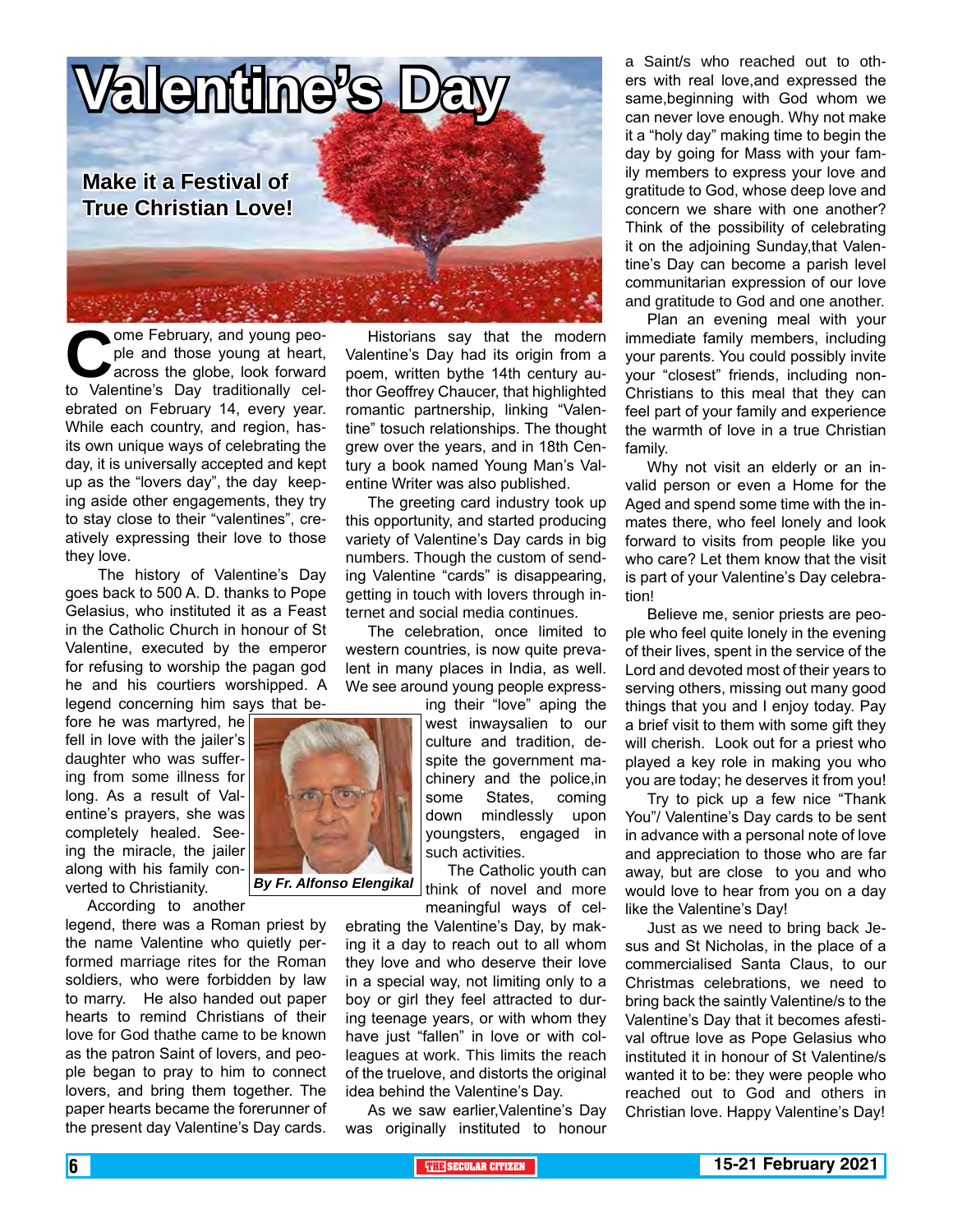### **Clean Beaches in Mumbai**



aving lived in India for six decades I had a liking for beach-<br>es from my younger days and<br>enjoyed the beauty of Marina Beach cades I had a liking for beaches from my younger days and in Madras (now Chennai) and had fond memories. Whenever I visited Mumbai, I made a habit of going to Juhu beach and spending 4 to 5 hours there. Being a resident of the Satellite city, recently I was there in Alibaug beach as well. The general experience of beaches in India is very bad as the water is most polluted and as a nature lover you cannot walk on the shores to really experience the flow of waves and the breeze movement there. Chimbai beach is not an exception to this as we find filth on the shores and cause environmental danger and health hazard for people

visiting this place. We come across such spots being badly maintained and we hate to go to that beach for the second time.



The beaches in Mumbai may be  $|_{\textit{Subramanian}}|$  stead, it is the home to some a far cry from the ones in Mum-

bai but they do have a character of their own. Usually, Mumbai beaches rightfully conjure images of large noisy rustic crowds. However, it is also true that quite a few of the beaches remain delightfully secluded. In short, some of the must visit beaches in Mumbai include Chowpatty Beach, Aksa Beach, Marve Beach, and Versova Beach.

Alibaugh beach in the vicinity is also proving to be a dirtiest beach and how the people sit and enjoy the contaminated water going all through their body including their undergarments. Cleanliness is next to Godliness and it is time to clean up beaches in and

around the city as summer is fast approaching and people find solace in sitting on the shores during the best part of evening till late night. Desilting the water on the shores can be done on a large scale on a routine basis to give the water a clean look. For this to happen, people should help out the cause and do a world of good to make sure that rubbish is not thrown into sea water and make it highly polluted. People should not be allowed to cross the danger mark and life guards should guard the coast to avoid mishaps. Clean beaches within the reach of Mumbai is the need of the hour, so that people can spend their valuable time there enjoying the scenic beauty without hindrance of bad smell emanating and filth washing ashore every

time the waves sweep them on the shores.

Mumbai is not only known as the financial capital of India, inof the most protected harbours

in India. This is the place where tourists and locals can witness the magical sunset and sunrise. The Arabian Sea, the sands and the sight of the horizon and a perfect sunset, makes the beaches of Mumbai truly magical and a must-visit tourist destination in Mumbai. In the midst of fast-paced city lifestyle, Mumbai the city that never sleeps is the home to some of the serene and beautiful beaches that are worth visiting.

From happening, crowded, noisy beaches to narrow, quiet and pollutefree beaches, there are a number of beaches which you must mention on

your to-do list . But, not all beaches are worth visiting as some of the beaches are heavily crowded and polluted by the tourists and locales. So, to narrow down your search and make your beach visit in Mumbai memorable here is the list of best and clean beaches in Mumbai.

Madh Island Beach: The best time to visit is during the evening. Visiting the popular Portuguese watchtower constructed in the 17th Century, the 16th-century church St. Bonaventure, Erangal Beach bear by and 5-Star resorts where you can enjoy mouthwatering seafood.

Aksa Beach: There are water activities but the current and flow are very high, thereby it is recommended not to indulge in any water activity, instead, you can take a stroll alongside the coastline of the beach on the brown sand. Collecting Seashells, Sit on Beach Coastline, relax in private resorts close to the beach. Swimming in Aksa beach is strictly prohibited due to its waves and high current.

Gorai Beach: This is the less visited and less crowded beach in Mumbai that can be reached easily with a ferry ride from Malad or Borivali. This is one of the peaceful and Clean Beaches in Mumbai and considered to be the college-goers Mecca. This is a black sand beach that you can reach by road. Frolic in the waves, sit back and relax, taking a moonlit stroll, swimming.

Uran Beach: It is one of the Cleanest Beaches Near Mumbai which worth your visit during your beach tour in Mumbai. The villages close to the village offer ample viewing options and you can also explore the historic forts that are located in the surroundings of the beach.

Erangal Beach: This will truly help you relish and get peace of mind after a hectic maddening city lifestyle. This beach is located strategically alongside the fishing village and bordered by the hills and paddy fields. The

(Contd.. on p. 13)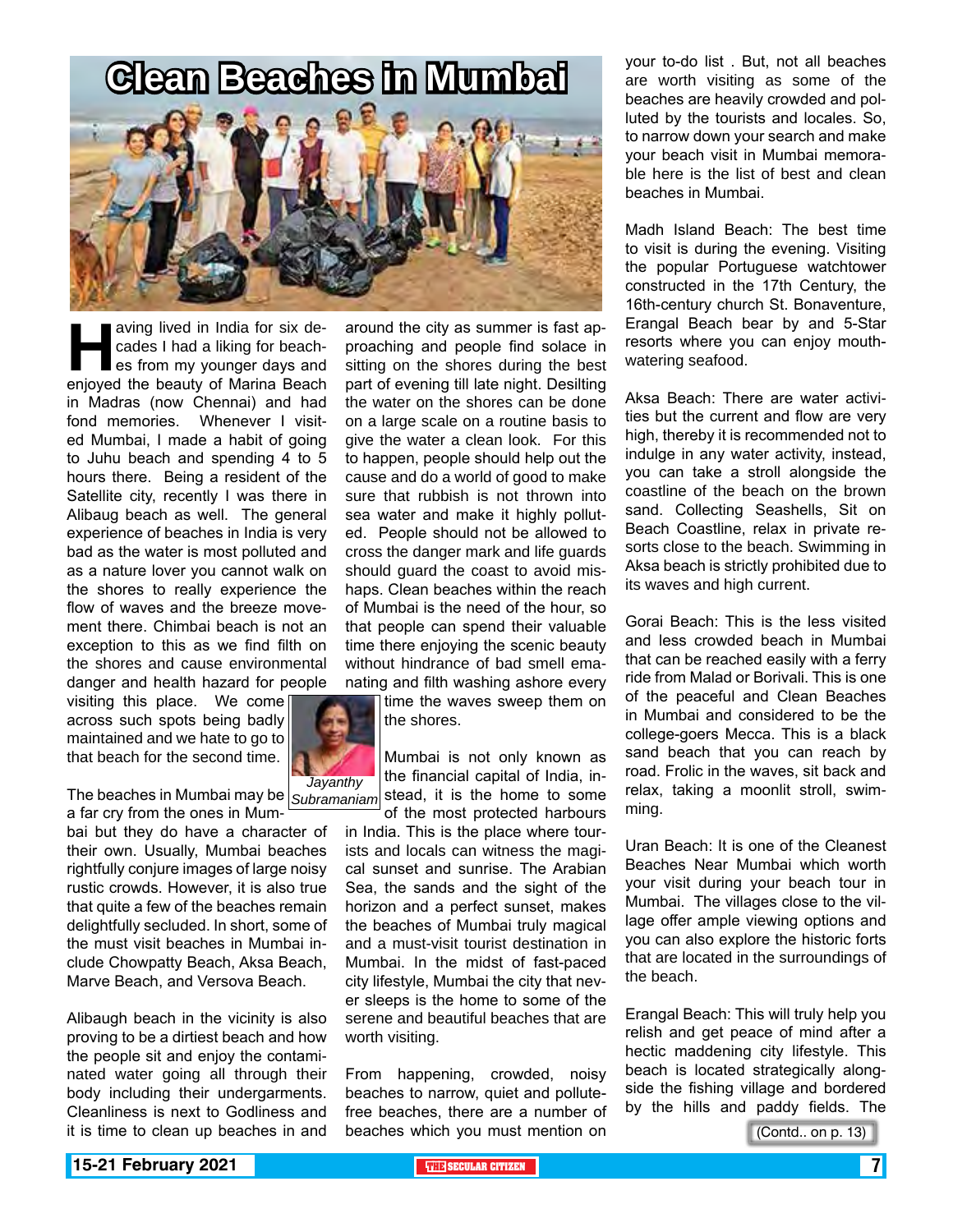

auri Lankesh would have<br>
completed sixty-two years<br>
on 29 January 2021, were<br>
she still alive. Sadly, she was brutally completed sixty-two years on 29 January 2021, were she still alive. Sadly, she was brutally gunned down on the night of 5 September 2017, just outside her home in Bangalore; her only crime: she had the courage to face the fanatics of the country: those who were determined to destroy the secular and pluralistic fabric of the nation and all that is sacred in the Constitution of India.

Gauri was a journalist-turned-activist from Bangalore. She worked as an

editor in Lankesh Patrike, a Kannada weekly started by her father P. Lankesh, and ran her own weekly called *Gauri Lankesh Patrike.* She was a fierce critic of rightwing Hindu extremism and was not afraid to lambast their ideology of hate, dis- BY FR. CEDRIC PRAKA crimination and divisiveness. In 2003, she vehe-

mently opposed the Sangh Parivar's alleged attempts to Hinduise the Sufi shrine Guru Dattatreya Baba Budan Dargah located at Baba Budan giri. In 2012, while participating in a protest demanding a ban on communal groups in Mangalore, she stated that Hinduism was not a religion but a *"system of hierarchy in society" in which "women aretreated as second-class creatures".* She endorsed a minority religion tag for the Lingayat community and headed the 'Komu Souharda Vedike', a communal harmony platform for the oppressed communities. She was also of the view that the followers of the philosopher Basavanna were not Hindus. All thiscertainly rankled the Hindutva elements- and they did away with her!

On 28 January, the eve of Gauri's birth anniversary, the well-known human rights organisation 'Citizens for Justice and Peace (CJP) together with the Gauri Lankesh Foundation organised an excellent webinar to celebrate the memory of Gauri. The programme 'Facing the Fanatics' brought together celebrated writer and activist Arundhati Roy and the internationally renowned human rights activist Teesta Setalvad, whois also the secretary of the CJP in an engaging conversation on the reality which grips India today and the need to take on the fanatics who try to stifle every voice of reason and sanity. Kavita Lankesh, Gauri's younger sister was a special guest on the programme.



The underlying message of the webinar was loud and clear: Gauri represented the very best of a free and fearless India, which respects the rights of her citizens, which celebrates pluralism and above all, SJ defends the highest values of democracy! Gauri

had the courage to take on the clear: Gauri fundamentalist, fanatic and fascist forces including the Sangh Parivar and all communal-minded people; she abhorred the caste system, she fought for the emancipation of women, she took up cudgels for the poor and marginalized and she was a relentless crusader for the freedom of speech and expression! She spared none, when injustice was the issue!

Roy read a passage from the 2020 Clark Lecture in English Literature instituted

by Trinity College, Cambridge, which she delivered on 12 February 2020, 'What is the Role of the Writer in a Time of Rising Nationalism?' She said, *"for some of us, every sentence, spoken or written, real or fake, every word, every punctuation mark can be torn from the body of a text, mangled and turned into a court notice, a police case, a mob attack, a television lynching by crazed news anchors—or,* 

*as in the case of thejournalist Gauri Lankesh and so many less well-known others, an assassination. Gauri was shot dead outsideher home in Bangalore in September 2017. The last message she sent me was a photograph of her holding* The Ministry of Utmost Happiness.

*Most people, I imagine, believe it would restrict a writer's range and imagination, steal away those moments of intimacy and contemplation without which a literary text does not amount to very much. I have often caught myself wondering—if I were to be incarcerated or driven underground, would it liberate my writing? Would what I write become simpler, more lyrical perhaps, and less negotiated? It's possible. But right now, as we struggle to keep the windows open, I believe our liberation lies in the negotiation. Hope lies in texts that can accommodate and keep alive our intricacy, our complexity and our density against the onslaught of the terrifying, sweeping simplifications of fascism. As they barrel toward us, speeding down their straight, smooth highway, we greet them with our beehive, our maze. We keep our complicated world, with all its seams exposed, alive in our writing".*

Gauri Lankesh was not the first one to be silenced by the fascists in our country; several have been killed before her and many more after her. It continues today with frightening regularity. Those who are visible and vocal in taking a stand against anti - people and anti-Constitutional policies are muzzled, denigrated, charged under draconian laws like sedition and the Unlawful Activities Prevention Act (UAPA) and even killed. The nation experienced this post the violence in Bhima-Koregaon on 1 January 2018; sixteen innocent persons Sudha Bharadwaj, Arun Ferreira, Vernon Gon-

**LEST**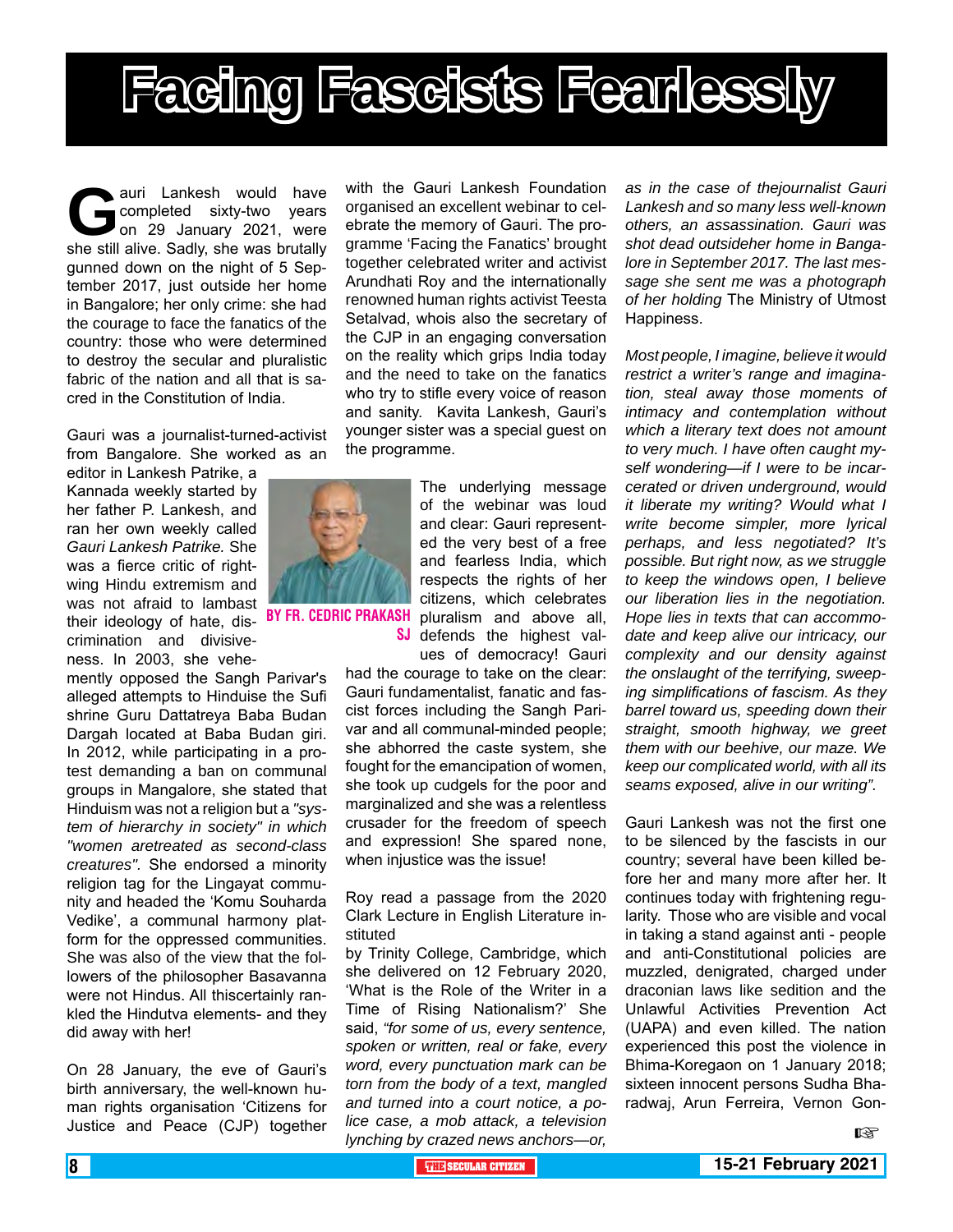### (Contd.. from p. 8)

salves, Fr Stan Swamy and others are languishing in jail, incarcerated under the UAPA. Then last year, several of those who protested against the Citizenship Amendment Act (CAA) were slapped with cases and even jailed; several of them were students and also prominent citizens from all over.

Recently more than one hundred organisations collaborated together through the initiative of the Peoples Union for Civil Liberties and the Jesuits of India (Stand with Stan campaign) for five online events to highlight how the UAPA was being misused against human rights defenders in the country. The first one (on 15 January)focused on hundred days of the incarceration of Fr Stan. Among the speakers was Mary Lawlor the United Nations Special Rapporteur on the situation of human rights defenders who said, *"India is a state which doesn't properly protect human rights defenders. I'm appalled by the treatment of human rights defenders such as Father Stan Swamy who embodies solidarity; It is clear that there are severe challenges to promoting and protecting human rights in the country. Make no mistake, the state is responsible for protection of human rights defenders."* She also criticised the UAPA, saying its *"definition of a terrorist act is not precise or clear, and fails to provide legal certainty; the law has led to a highly concerning conflation of human rights advocacy with terrorism; defending human rights is not terrorism".* This was followed by three programmes (January 20 to 22) demanding the 'Repeal the UAPA'. Several eminent lawyers, victims, relatives of those incarcerated and human rights defenders spoke at these events. Finally, on 24 January, a book on 'Sudha Bharadwaj' was released and entire event focussed on the grit and determination who has spent the best years of her life selflessly serving the poor and marginalised of the country.

The farmers protest in and around Delhi for the immediate and uncon-

ditional revocation of the three antifarmer laws, designed to help in profiteering of the corporate friends of the ruling regime, is regarded as one of the biggest ever peoples protest in the world. For more than two months now the farmers have protesting nonviolently. Violence however broke out in some parts on 26 January – all objective media are unanimous that the violence was engineered by the ruling regime and their henchmen with the police being complicit. However, on 28 January the Uttar Pradesh police booked some politicians and journalists, including Congress MP Shashi Tharoor, *India Today* journalist Rajdeep Sardesai, *National Herald's* senior consulting editor Mrinal Pande, *Qaumi Awaz* editor Zafar Agha, The Caravan magazine's editor and founder Paresh Nath, *The Caravan* editor Anant Nath and its executive editor Vinod K. Jose, undersedition laws for sharing unverifiednews during the farmers' tractor rally in Delhi on Republic Day.

The First Information Report (FIR) states that the accused persons *"instigated violence"* on January 26 through their posts on social media. It said that despite the large-scale attack on the police causing injuries to hundreds of policemen, the accused persons circulated fake news in a coordinated and well-planned manner alleging that the police have shot a person dead. The FIR alleges, *"it was done deliberately so that it causes a large-scale riot and communal violence among various communities,";* adding, "this act of theirs tried to build insurrection against the Indian Republic and tried to sow the seeds of enmity, violence and create a riot-like situation between communities." Earlier, Sardesai (a popular Senior Journalist and anchor) was taken off the air for two weeks and a month's salary deducted from him by his employers the pro-Government 'India Today Group' for his tweet and on-air announcement that the police shot a farmer.

On 18 December 2020, a bench led by Ashok Bhushan issued contempt notices to popular stand-up comedian Kunal Kamra on a batch of petitions filed against him over his tweets attacking the top court for granting bail to *Republic TV* Editor-in-Chief Arnab Goswami after his arrest in an abetment to suicide case. In an affidavit to the Supreme Court on 29 January, Kamra offered no defense for his jokes saying they were based on a

(Contd.. on p. 10)

# **For all your Printing needs under one roof**

**Books, Folders, Magazines, Office stationary, Leaflets, Handouts, Reports, Cards, Presentations, Religious readings, Designing, Ad designs, Packaging boxes, Cartoons, Exhibition displays, Product Marketing promotional innovations.**

> *Contact:* **The Secular Citizen Tel.: 9820485389**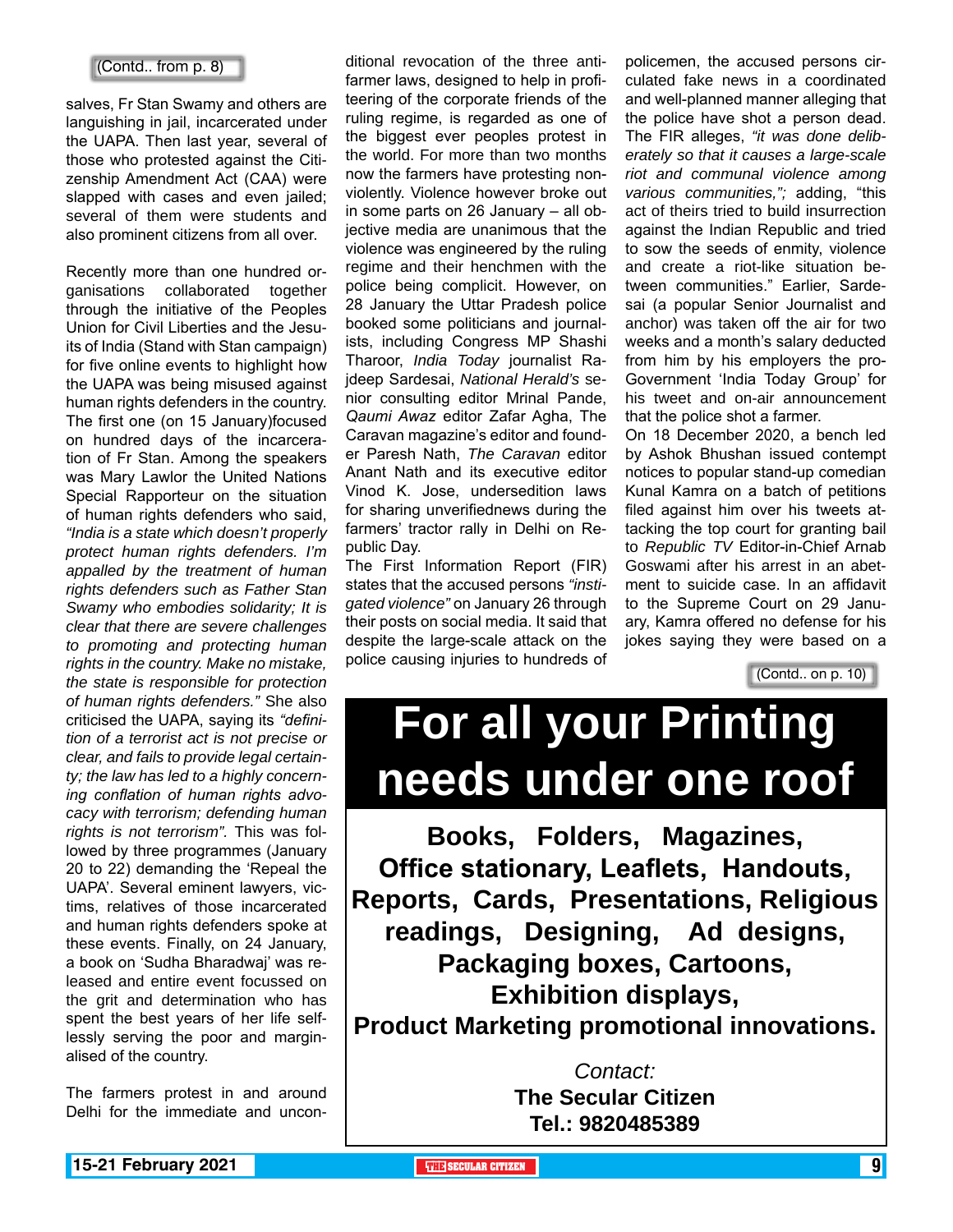### (Contd.. from p. 9)

comedian's perception, and used to make the audience that shared that perception, laugh. His brilliant and timely affidavit has been going viral; among other things he courageously states the plain truth, *"I believe there is a growing culture of intolerance in this country, where taking offense is seen aa a fundamental right and has been elevated to the status of a much-loved national indoor sport. We are witnessing an assault on the freedom of speech and expression, with comedians like Munawar Farooqi being jailed for jokes that they have not even made, and school students being interrogated for sedition. At such a time, I hope that this Court will demonstrate that the freedom of speech and expression is a cardinal constitutional value, and recognise that the possibility of being offended is a necessary incident to the exercise of this right. Should powerful people and institutions continue to show an inability to tolerate rebuke or criticism, we would be reduced to a country of incarcerated artists and flourishing lapdogs. If this Court believes I have crossed a line and wants to shut down my internet indefinitely, then I too will write Happy Independence Day postcards every 15th August, just like my Kashmiri friends".* Kamra, through his affidavit has done a great service for free speech in India!

Late on Saturday 30 January night the Delhi police arrested freelance journalist Mandeep Punia, from the Singhu protest site for apparently 'obstructing them in the discharge of their duties and beating police personnel;' a charge which Punia vehemently denies. He has already been remanded to fourteen days judicial custody. Several journalists are already protesting his arrest. His wife Leelashree who is a research scholar at Panjab Universitysays, *"If they start suppressing their (journalists') voices, society will be silenced. This is very unfortunate".* On 1 February, Twitter blocked (apparently on the directives of the Government) 250 accounts over *"fake, provocative"*

posts on the farmers' protest. The timeline of each account is blanked, 'Account withheld' is written across itand below it says *"your account has been withheld in India in response to a legal demand."*

Every year on the feast of St Francis de Sales (24 January), the Pope gives his message for World Communications Sunday (16 May). This year the Popes message was released on the vigil of the Feast St Francis de Sales. Appropriately titled, *'"Come and See"*  (Jn 1:46). Communicating by Encountering People as They Are', the Pope challenges Catholic communicators in a way which is his trademark. He highlights the reality of today saying, *"journalism too, as an account of reality, calls for an ability to go where no one else thinks of going: a readiness to set out and a desire to see. Curiosity, openness, passion. We owe a word of gratitude for the courage and commitment of all those professionals – journalists, camera operators, editors, directors – who often risk their lives in carrying out their work. Thanks to their efforts, we now know, for example, about the hardships endured by persecuted minorities in various parts of the world, numerous cases of oppression and injustice inflicted on the poor and on the environment, and many wars that otherwise would be overlooked. It would be a loss not only for news reporting, but for society and for democracy as a whole, were those voices to fade away. Our entire human family would be impoverished".* Sadly, very few Catholic communicators take the words of the Holy Father seriously and would prefer being in their comfort zones by not taking a courageous stand on the critical issues facing the country today.

In 2018, CJP published a book of poems, 'Akka' which Kavita composed in memory of her martyred sister Gauri; in one of them 'My Sister, My Soulmate', she writes,

*"She raved, she ranted, Many times she burst out.... Uppercaste this... Brahmincal that... At the inhumanity of it all... At the injustice of it all.. Wait a minute.. Is it the same woman?*

*Who spoke soft words, and tenderly hugged And embraced Little kids, The untouchables, The Muslims, The women, The minorities... The Maoists.. Few rabids barked she is a bitch, some even called her prostitute, just because she was single and lived her life the way she wanted to... ……………………….*

### *Silence Gauri?*

*Ha raids!! What a joke!! She burst like sunflower seed scattered all over In India And across the seas... Now the silence is chanting .... echoing, " We are all Gauri!!"*

Yes, *"We are all Gauri!"* There are writers and media personnel, human rights defenders and activists, academics and others, from every corner of the country, who despite all odds, face fascists fearlessly. They are the ones genuinely concerned about what is happening in the country today. Some of them, like Gauri Lankesh have given their lives already; some like Fr. Stan Swamy and others are languishing in jail. Those mentioned in the media and here are the more wellknown ones; there are thousands of others – all unknown but courageous Indians- who are jailed, hounded and harassed because they have dared take on a fascist regime. In all these women and men, lie the future of our democracy, the India of our tomorrow! We all must face the fascists fearlessly!

*\*(Fr. Cedric Prakash SJ is a human rights & peace activist/writer Contact: cedricprakash@gmail.com )*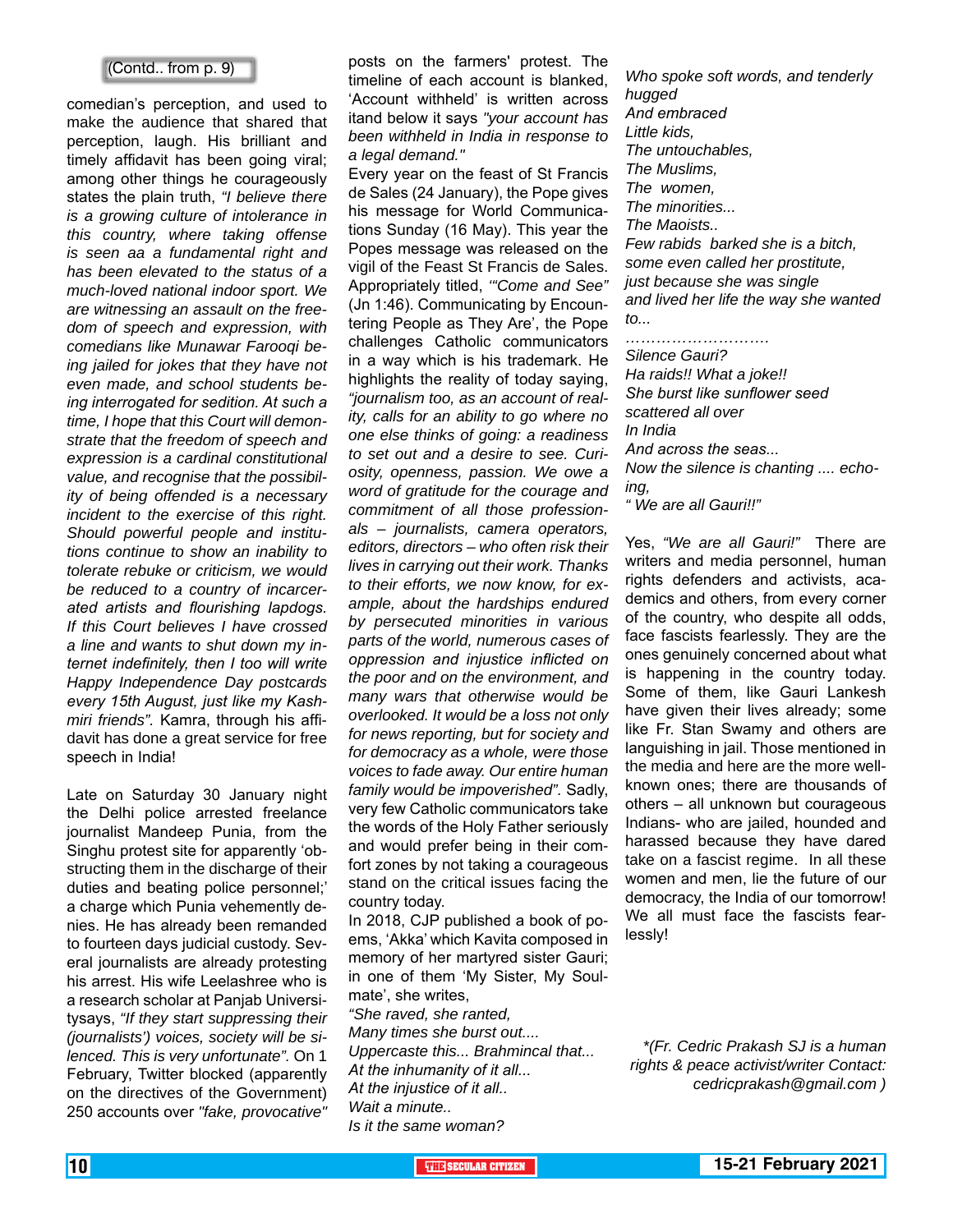### **Gandhians Shocked And Dismayed Catechesis is the**



KANPUR (30TH JANUARY): The Gandhians of Kanpur were shocked and dismayed to find the enclosure of Mahatma Gandhi's statue locked and abandoned on this day of his martyrdom.

The statue is situated in the central Phoolbagh. Earlier it was a public space where people could gather or children could play. However, a few years ago the Kanpur Development Authority (KDA) took over the premises and converted it into a paid entry park. However, on the insistence of the Gandhi Peace Foundation (GPF), Kanpur chapter, the KDA made Gandhiji's statue area into a separate enclosure. They gave the GPF an assurance that there would be unrestricted entry to the enclosure.

A GPF delegation led by late Padmasri Dr Giriraj Kishore had met the Vice Chairperson of the KDA who had also agreed to develop the enclosure with a proper entrance gate behoving the dignity of the place. All these assurances remained unfulfilled. Nevertheless, the GPF and various other social organizations continued to use the enclosure as a rallying point for various public causes. On Gandhi Jayanti (2nd October) and his martyrdom day (30th January) the enclosure was always open.

However, this year when the Gandhi-

ans reached the enclosure they were shocked to find the place locked. A request to the park authorities fell on deaf ears. chhotebhai, the GPF Vice President and other members who had already begun to gather there decided to sit in protest on the dirty pavement outside the enclosure. Slogans of "Shame shame" against the government were raised. One of the members then contacted the District Magistrate, and a few minutes later the gate was unlocked, thereby avoiding what could have turned out into an ugly and embarrassing situation.

Thereafter the members entered the enclosure and paid their homage to the Father of the Nation. They were of the unanimous view that the present authorities had done a great disservice to the Mahatma. It was agreed that a delegation would later register their protest with the district authorities.

Speaker after speaker said that today democracy was in peril and all true citizens needed to unite to fight fascist and majoritarian forces. They were also vociferous in condemning the government's mishandling of the farmer's agitation in Delhi, especially on Republic Day. The meeting ended with the all-religion prayer that Gandhiji used to recite every day. It included the prayer of St Francis of Assisi "Make Me a Channel of your Peace".

# **Echo of God's Word!**

Pope Francis on 30 January 2021 spoke to members of the National Catechetical Office of the Italian Bishop's Conference, celebrating their 6Oth anniversary. (Some excerpts):

"Catechists have a vital responsibility of leading others to a personal encounter with Jesus, through Prayer, Scripture and the Sacraments. The Kerygma is a Person – Jesus Christ! There is no true catechesis without the testimony of men and women who do not remember at least one of his or her catechists. I remember the nun who prepared me for my Holy Communion, and she was so good to me."

"Catechesis is the 'echo of the Word of God'! – which transmits the joy of the Gospel of life! Sacred Scripture becomes the 'environment of salvation history'! It inspires each person to find their own rhythm and enhances their uniqueness."

"I recall that St. Pope Paul VI had said that the Second Vatican Council would be the 'great Catechism of the new times. The Council is the Magisterium of the Church!"

"Catechists are called to offer a renewed catechesis, one that inspires every area of pastoral care – charity, liturgy, family, culture, healthcare, and social life. We must not be afraid to speak the language of the people of today!"

"Catechists must also have the communal dimension at one's heart. They must be especially close to the abandoned, the forgotten, and the imperfect. Like the Good Samaritan, they should know how to draw near to those wounded by life, and to bind up their wounds with compassion." (cf. Luke 10: 25-37).

> *—Dr. Trevor Colaso, Memphis, TN. USA.*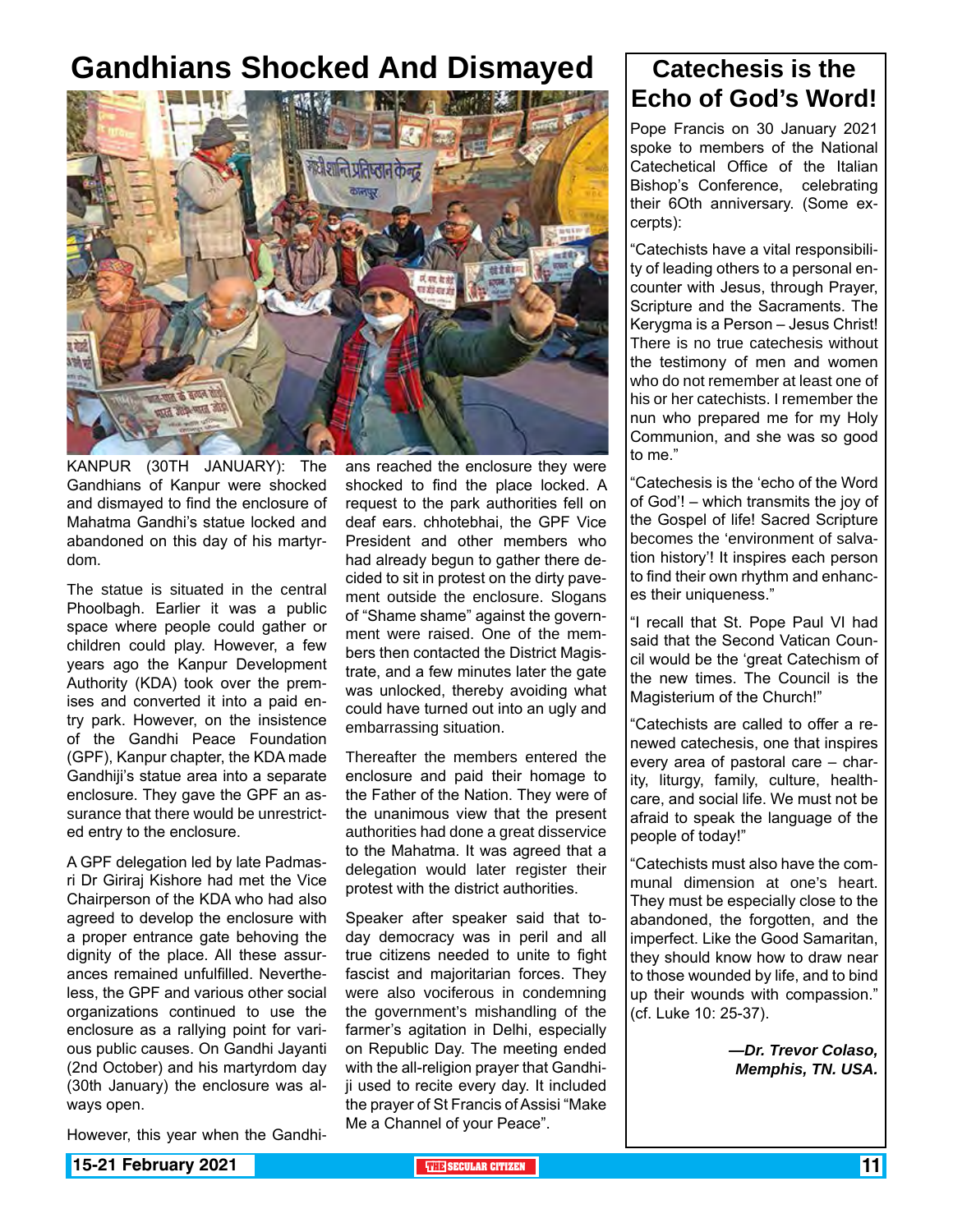### **Today on 2nd February**

Train service started for all passengers between 12 to 4pm. This means, you need to work from home & go to office for lunch & come back soon

\*\*\*\*\*

### If a Wada-pav wala makes more money than An Engineer, YOU ARE IN Mumbai

If you see BMC cleaning up every morning and in the evening its all the same,

YOU ARE IN Mumbai.

If high class people also dont leave the panipuri stall without asking for Sukhapuri, YOU ARE IN Mumbai.

If the rikshawwala's and Panwala's are more accurate than Google Maps, YOU ARE IN Mumbai.

If a Chaiwala at marine drive explains his struggle at 2'o clock in the morning.

YOU ARE IN Mumbai.

If Bike Riders shout at you for not locking your car doors properly, YOU ARE IN Mumbai.

If a girl can move around alone at late nights safely, Its.. Because YOU ARE IN Mumbai.

In a breathtaking crowd of locals, if an poor old lady always gets a Hand to cross the bridge, YOU ARE IN Mumbai.

When some idiots blame Mumbai, at the same time if you find people saying "Amchi Mumbai" is the Best Place to live. YOU ARE IN Mumbai.

Last one for the people outside Mumbai, If you find anyone taking Care of you without any Reason, its not that they are idle Its Because, WE ARE Mumbaikar !!

### \*\*\*\*\* **Soul for Sale, Dirt Cheap** …



An attorney was working late one night in his office when, suddenly, Satan appeared before him. The Devil made him an offer. "I will make it so you win every case that you try for the rest of your life. Your clients will worship you, your colleagues will be in awe, and you will make enormous amounts of money. But, in return, you must give me your soul, your wife's soul, the souls of your children, your parents, grandparents, and those of all the your friends." The lawyer thought about it for a moment, then asked, "But what's the catch?". \*\*\*\*\*

### **Of Time and Dollars** …

A 50-year-old lawyer who had been practicing since he was 25 passed away and arrived at the Pearly Gates for judgment. The lawyer said to St. Peter, "There must be some mistake! I'm only 50 years old, that's far too young to die." St. Peter frowned and consulted his book. "That's funny, when we add up your billing records, you should be at least 83 by now!" \*\*\*\*\*

Speaking Ill of the Dead …

One day the phone rang at a law office and when the receptionist answered a man asked to speak to Mr. Dewey. "I'm sorry, sir," the receptionist said. "Mr. Dewey passed away yesterday." "Oh, is that right? Goodbye." But everyday for the next two weeks the same man called back and the same exchange occurred. Finally, the receptionist said, "Sir, I have told you repeatedly that Mr. Dewey died, why do you keep calling and asking for him?" "Oh," the man replied, "I just like to hear it."

### \*\*\*\*\*

**A London lawyer runs a stop sign** 

### **and gets pulled over by an Irish cop.**

He thinks that he is smarter than the cop because he is a lawyer from LONDON and is certain that he has a better education than any Irish cop. He decides to prove this to himself and have some fun at the Irish cop's expense.

Irish cop says,"License and registration, please."

London Lawyer says, "What for?" Irish cop says,"Ye didnae come to a complete stop at the stop sign." London Lawyer says, "I slowed down, and no one was coming." Irish cop says,"Ye still didnae come

to a com- plete stop. License and registration, please"

London Lawyer says, "What's the difference?"

Irish cop says, "The difference is, ye havte come to complete stop, that's the law. License and registration, please!"

London Lawyer says, "If you can show me the legal difference between slow down and stop, I'll give you my license and registration and you give me the ticket. If not, you let me go and don't give me the ticket." Irish cop says, "Sounds fair. Exit your vehicle, sir." The London Lawyer exits his vehicle. The Irish cop takes out his baton and starts beating the living shit out of the lawyer and says, "Daeye want me to stop, or just slow down? " \*\*\*\*\*\*

### **In Flames and Inflamed …**

A man was sent to hell for his sins. As he was being led into the pits for an eternity of torment, he saw a lawyer passionately kissing a beautiful woman. "What a joke!" he said. "I have to roast in flames for all eternity and that lawyer gets to spend it with that beautiful woman." Satan jabbed the man with his pitchfork and snarled, "Who are you to question that woman's punishment?" \*\*\*\*\*

### **Hang 'Em High …**

How are an apple and a lawyer alike? They both look good hanging from a tree.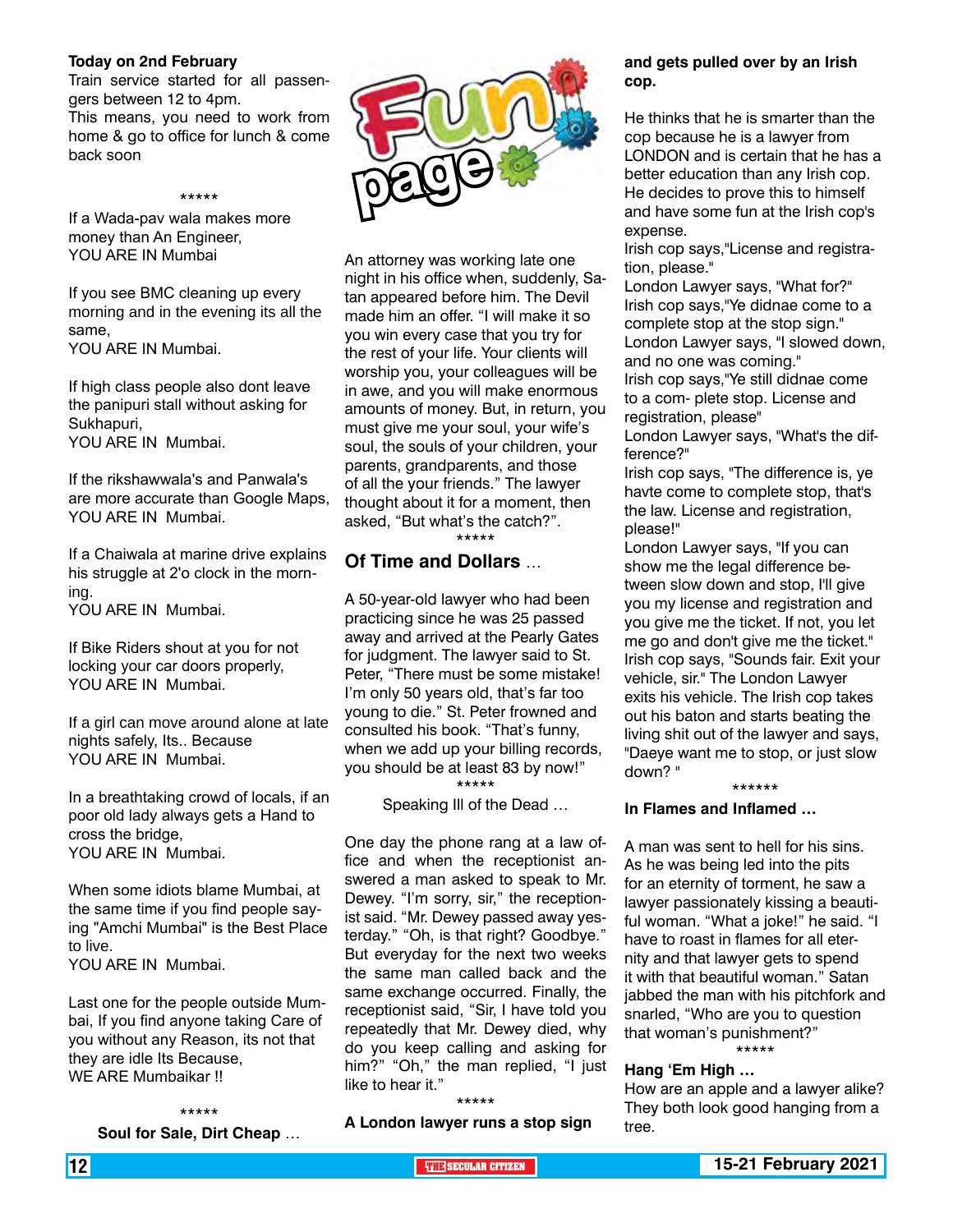### **Christian women express horror at Delhi border fortification**

New Delhi: A national body of Catholic and Protestant women leaders has urged Indian Prime Minister Narendra Modi to heed the protesting farmers' demand and repeal the three recently enacted farm laws.

"Our farmers have never failed our nation through the last 71 years. Please do not fail them now," pleads a letter from the Indian Christian Women Movement addressed to the prime minister as the farmers' protests on the Delhi borders entered 70th day on February 3.

The movement expressed shock over the January 26 events in New Delhi when thousands of protesters broke through barricades and clashed with the police.

At the same time, the women says they watch with horror how the protest sites outside Delhi's borders are being fortified with barbed wires, cement barriers and spikes on the roads. They also point out that wooden batons in the hands of the police have been replaced with steel batons.

"Are we fighting India's enemies with such a display of power or the citizens of this country who are trying in vain to reach out to their government?" asks the letter signed by ICWM national convener Aruna Gnanadason and her team members.

Their letter says the government passed the three farm laws hurriedly without following due constitutional and democratic procedure.

The farmers on Delhi's borders protested peacefully, braving the bitter cold through December 2020 and January 2021, the Christian women point out.

"The Delhi police had agreed to an alternate celebration of people's nationalism with a tractor display by the farmers, immediately after the government display of India's military power in the official Republic Day celebration. The tractor rally was also peaceful until miscreants were let loose upon them on Jan 26 to tarnish their reputation for exemplary non-violent resistance," the Christian women assert.

Their movement now wants the government to repeal the laws and formulate new laws in consultation with the farmers' representatives.

The Christian women also want the government to compensate the farmers for the time lost from agricultural activity.

Another demand is a fair and impartial investigation into the collapse of law and order in the national capital on Republic Day.

They also want the police to drop immediately all "false cases" registered against protesters and journalists and resolve problems by "breaking barriers rather than by building new ones."

The Christian women hail farmers as the backbone of the country's economy. "No farmers, no food. It's extremely critical that we listen to our farmers as they share their concerns on how the 3 laws will affect them, as well as all of us, who rely on them for our staple diet."

Observing that several rounds of talks have failed, the women ask: "Is it too much to ask our Prime Minister to meet the people who till the land and feed the country, listen to their grievances and consider a roll-back?"

"The farmers expected nothing less

than understanding and sensitivity from their government. At the end of the day the law is made for humanity and not humanity for the law. The farmers with dignity have continued to insist that their protest will be sustained till the laws are repealed," the letter adds.

"As a Christian women's group, we would like to highlight the innumerable hardships faced by women farmers who are working shoulder to shoulder in the farm sector, facing many challenges and equally demanding repeal of the laws. Today as the barricades deny them basic access to clean water for cooking, bathing and their basic needs, these women face intense hardships merely for exercising their democratic right to protest."

— Matters India

### (Contd.. from p. 7)

beach claims to stay empty during the weekends.

Kalamb Beach: This is the ultimate beach for lazing strolls alongside the coastline. Tourists come here to take lazy naps and wake up with the mesmerizing sunset in the evening. It is surrounded by great food joints which make your day at the beach worthwhile.

Juhu Beach: This is another of the popular and crowded beaches in Mumbai, owing to its close proximity to some of the luxurious hotels, celebrity homes, 5-Star restaurants and plenty of shopping hubs.

These are some of the top-notch clean beaches in Mumbai that one needs to surely make a visit to. For those who love the beaches, this is a golden opportunity not to be missed. There are many other beaches in this dream city.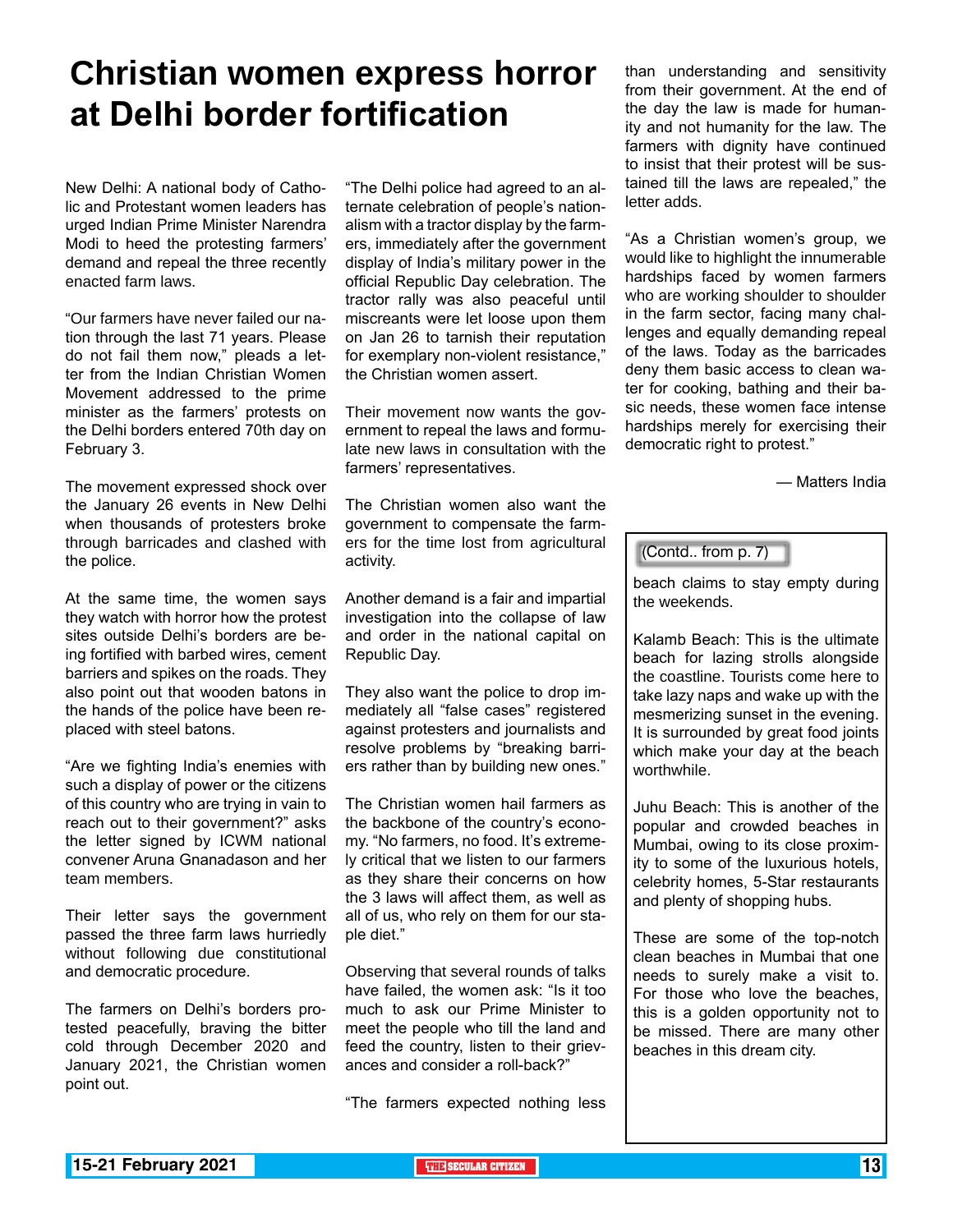

### *By Peter Castellino*

The first Valentine Day Cards<br>
were handmade ones sent in<br>
the 18th century since pre-made<br>
cards were unavailable and lovers were handmade ones sent in the 18th century since pre-made would decorate them with puzzles and poetry lines and romantic symbols like flowers and love knots/ true love knots or true lover's knots encompassing several distinct knots and knots association with symbolism dates back to antiquity - thus no single knot can be called the true " true love knot ".

In 1700 England people sent cards and flowers to their lovers and in 1913 Hallmark then called Hallmark Brothers produced the first commercially printed Valentine Day card and in 1915 made money from printing and selling of these cards and the company has 1400 varieties of cards every year with blanks inside for the lovestruck writer to create a moving and personal verse and CNN.com says 29% people will send a romantic Valentine Day message with the majority adding points .

Volumes offered lovers guidance on the appropriate words and images to woo the lover which were slipped under a door or tied to a door knocker.

Pre-printed cards were unpopular in Georgian Britain and the oldest examples were from 1797 at New York

Museum was sent by Catherine Mossaday to Mr Brown of London and decorated with flowers and Cupid's image and a verse :

Since on the ever Happy day All Nature's full of Love and Play Yet harmless still if my design ' Tis but to be your Valentine

The popular medieval folk belief that birds choose their mates on February 14 made doves a favourite Valentine Day symbol - and the dove was carried to Venus and was known for choosing a life long mate.

In the 18 th century paper embossing techniques produced complex decoration with a paper placed on a die and subjecting it to pressure .

Some Valentine Day had the words on the interior : ' Look at one I love ' and had a tiny mirror for this purpose whilst other novelty cards had a beehive or cobweb design with carefully cut paper and when lifted with a tread had a paper beneath it.

Esther Howland founded the Valentine firm in 1848 in Worcester , Massachusetts lithographed pictures and embossed paper lace to improve cards which sold well despite their more than 100 dollars price thus outdoing European Valentine day dominating the European market.

Louis Prang in 1850 an immigrant of Boston and a magazine engraver returned to England in 1864 studied latest printing techniques and advanced skills in chromolithography that used 20 plates to produce delicate image coloration.

Before and after 1900 Valentine cards were elaborate and layered with fabric fringes , ribbons and silk cords or tassels reaching such dimensions that they needed boxes and not envelopes to mail them.

In the 1900s German manufacturers dominated the market with mechanical Valentines that folded out in to three dimensional shapes for children and not romantic grown-ups .

In 1893 the World's Columbian Exposition in Chicago spurred a nationwide fad for postcards inspired Valentine postcards .

1800s saw a split between comicals and traditional romantics / sentimentalists despite the latter costing more .

In the 20th century Valentine Day humor shifted from insulting Vinegar Valentines - a bad pun to fruit or vegetables as Valentine subject matter as a source of inspiration.

Thus we see the origins of Valentine Day cards where the oldest surviving love poem is written on a clay tablet from the Sumerian time and the Sumerians invented writing around 3500 BC which is named Istanbul #240/.

Wedding Invitation, Christening, First Holy Communion, Mortuary Cards & Religious Goods Contact:

**David & Company** Rivendell House, 1st Floor, 650, J. S. S. Road, 2nd Dhobitalao Lane, Mumbai 400002 Tel.: 22019010 / 2205 7394 2206 0344 / 22079592

Email:davidprinters@gmail.com www.davidcompany.com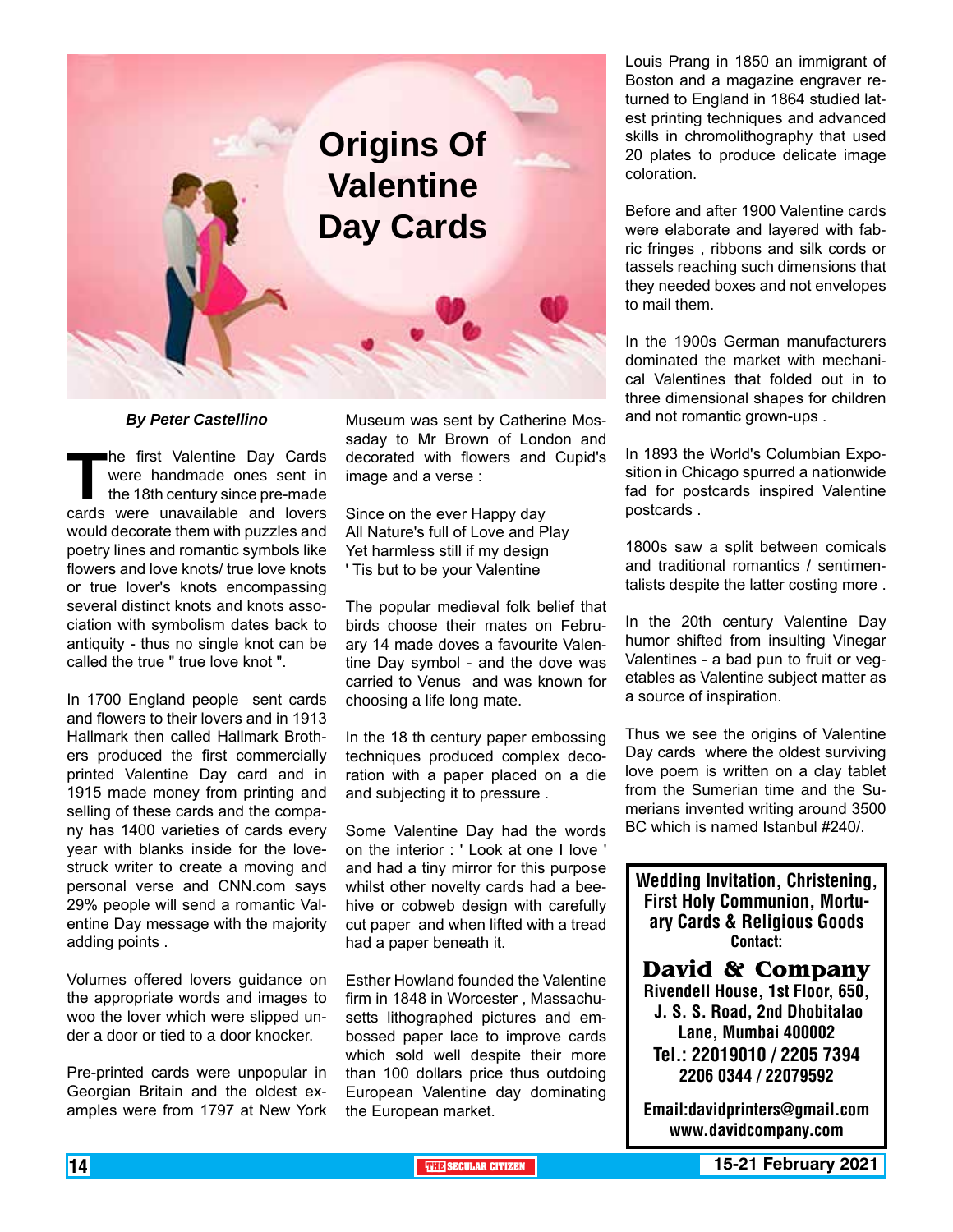

**Jesus is the Christ of faith. We believe in him and the Nicene Creed that he is "the only-begot-<br>ten Son of God...God of God, Light** believe in him and the Nicene Creed that he is "the only-begotof Light, Very God of Very God….by whom all things were made."

After Ash Wednesday the Jewish Messiah's role in a new vision begins, creating his sacrifice of himself to make correction for sins against God. It's been a long time since God spoke to man. The Lord God had spoken

to Noah and his sons who were with him. He told them of his covenant: "I set my bow in the cloud, and it shall be a sign of the covenant between me and the earth" (Gen, 9:13).

God had spoken to Moses

and the prophets, to Saint Paul on the road to Damascus when Paul heard Jesus "Saul, Saul, why do you persecute me?"

Today, God speaks to us through the spirit, the inner-voice. Are you listening? The First Sunday in Lent begins to help us understand the need to draw closer to God. To listen to that "innervoice" prompting us during the coming weeks to be with Christ – to meditate and pray as his passion leads us to his death and resurrection.

The psalmist said: "This is the generation of those who seek him, who seek the face of God of Jacob" (Ps.24.6). For truly, his words apply to every generation. And when you believe you will

see his face and hear his voice. Our journey to his Passion commences.

We lower our heads and pray to the Holy Spirit to inspire us in keeping with the tradition: to be His people, the faithful believers.

 We recall St. Augustine's best-loved Psalm, the 150th: "Seek the Lord and his strength: seek his face evermore". We treasure the Christian conviction: Jesus above all else. We are reminded by Christ that God's kingdom will

> soon arrive. In the words of St. Mark… Jesus came into Galilee preaching the gospel of God, and saying, "The time is fulfilled and the kingdom of God is at hand, repent and believe in the gospel." (Mk.

**BY MELVYN BROWN 1:14-15)** 

The prophet Isaiah had predicted: "He was wounded for our transgressions, he was bruised for our inequities and with his stripes we are healed" (Is. 53:5). Jesus has also prophesied his suffering, death and resurrection. These are the basic historical facts to be found in the Holy Bible.

 At this period of lent we meditate on the sustained claims the Church lays open to us. The promise of salvation, that Christ also died for sins once for all…that he might bring us to God being put to death in the flesh but made alive in the spirit…" (1 Pet. 3:18).

 For forty days Jesus was in the wilderness. He was tempted by Satan and comforted by angels. Christ triumphs

over the evil and saves mankind from the surge of evil. By Christ's divine nature the power of death was defeated and death lost its sting.

 The agony of Jesus played an allconquering role in giving us the assurance of salvation. His human pain was balm of faith – it revealed the prophecy that Jesus would be both priest and sacrifice, bringing humanity eternal redemption.

In the coming weeks the promises of our faith, its agenda in redemption and eternal life will be a dramatic testimony for us to use in evangelization and the healing of our own spiritual self. It is still possible "to repent and believe in the gospel" as Christ had preached. We can never forget the first letter of Peter: "by his wounds you have been healed." (1Pet. 2:24)

God's covenant with Noah and his six sons never to destroy the earth with floods is worthy of recounting. But that he will destroy the earth is a reality Prayer, penance and sacrifice is needed in our lives. Let us reflect this season of lent on asking God to wash our sins with the blood of Christ and make us whole. By the example of Christ let us live in obedience to God's ways.

### Subscriptions for **THIE SECULAR CITIZEN**<br>Renewal as well as New, can be

sent through Bank Fund Transfer to any one of the following banks:

Bank: HDFC Bank Branch : CST - Mumbai VT Account Name: The Secular Citizen Current Account No. 03552000006744 ISFC code: HDFC0000355 or

Bank: Citizen Credit Co-op Bank Ltd., Branch : Colaba, Mumbai Account Name: The Secular Citizen CurentAccountNo. 2090031000000489 ISFC code: CCBL0209003

Please inform us through email: secular@sezariworld.com or through phone: 9820485389 after transferring the same.

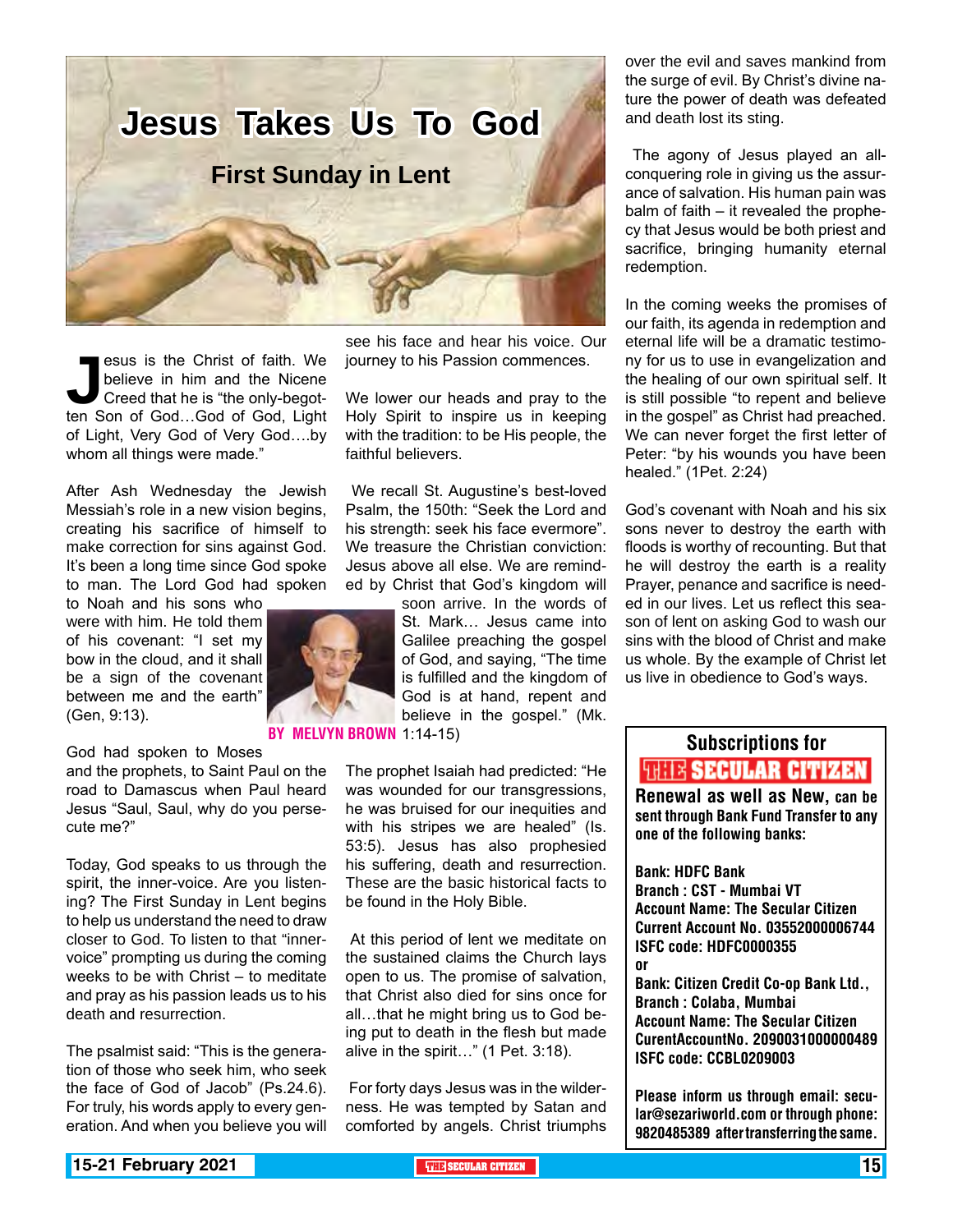### **Royal Christian Family MATRIMONIALS - GROOMS**

**7097 MUMBAI :** Mangalorean Roman Catholic Bachelor, (Born in October 1991), Ht. 5' 11", Wt. 97 kgs, WheatishComplexion, Edn. B.Com., working as Sr. Account Recievable in private company. Contact email :

dsouzadonald11@gmail.com

**7185. MUMBAI :** Goan Roman Catholic Bachelor, (Born in October 1984) Ht. 5' 10", Wt. 72 kgs, Wheatish Complexion,Edn. B.Com., working for Bank. Contact email :

spydee321@gmail.com

**7188. MUMBAI :** Mangalorean Roman Catholic Bachelor (Hearing Impaired) (Born in September 1989), Ht. 5' 9", Wt. 62 kgs, Fair Complexion, Edn. HSC., Dip. in Computer Hardware. Working as a Cashier. Contact email : clifford9948@gmail.com OR 9920331773

**7184. U.K. :** Goan Roman Catholic Bachelor, (Born in April 1990) Ht. 5' 7", Wt. 65 kgs, Wheatish Complexion, Edn. B.Com., working as a Credit Control in Private company in U.K. Contact email : troyt007@gmail.com **6664 MUMBAI :** Mangalorean R.C. Bachelor (Born in December 1982) Ht. 5' 3", Wt. 68 kgs, Fair Complexion, Edn. B.Com., A.C.A., LLB., C.A. by Profession. Contact email:

saldanha\_ryan@yahoo.com OR 9820670158.

**7183. MUMBAI :** East Indian Roman Catholic Bachelor, (Born in February 1991) Ht. 5' 11", Wt. 86 kgs, Wheatish Complexion,Edn. PGDM and BMS., working as a Relationship Manager. Contact email :

ritadhawan10@gmail.com

**6198. MUMBAI :** Mangalorean Roman Catholic (Born in October 1969), Ht. 5' 10", Edn. B.Com., good personality, hailing from God fearing, cultured family, issueless, divorcee by mutual consent, working for Cruise

### **Important Notice**

Telephone no. of candidate will be printed only with the consent of members. For Tel. Nos. Please contact: +91- 9820473103 / 9820485389 or Email : royalchristianfamily@gmail.com

Liner in U.S.A., as Security Supervisor, well settled in Mumbai, Seeks suitable match. Contact email :

dsouzamalcolmneil@gmail.com. Phone/SMS 09480157258.

**7112. MUMBAI :** Converted Roman Catholic Bachelor, (Born in October 1970), Ht. 5' 7", Wt.80 kgs, Fair Complexion, Edn. B.Com., & Masters in International Journalism (UK). Looking for a bride below the age of 42 years (below 40 - 42 years) who is willing to raise a family. Contact by email : decemberwedding08@yahoo.com

**6228. MUMBAI :** Mangalorean Roman Catholic Bachelor (Born in December 1972). Ht. 5' 8", Wt. 65 kgs., Wheatish Complexion, Edn. S.S.C. A/C Tech. Course, working as a A/C. Technician in Voltas. Contact email : lawrencedias321@gmail.com / Mob: 8291056939

**6250. MUMBAI :** East Indian Roman Catholic Bachelor, (Born in January 1974), Ht.5' 8", Wt. 76 kgs, Wheatish Complexion, Edn. B.A., working as a Manager. Contact email : cardoz.clint@gmail.com OR 9833563182

**7088. MYSORE :** Mangalorean Roman Catholic Bachelor, (Born in March 1983), Ht. 5' 9", Wt. 70 kgs, Fair Complexion, Edn. MBA. Marketing. well employed. Contact email :

vishwasturners@yahoo.com

**7146. MUMBAI :** East Indian RC Bachelor, (Born in July 1988) Ht. 5' 10", Wt. 79 kgs, Fair Complexion, Edn. B.E.  $(Mech), + PG course in Finance, work$ ing as a Asst. Manager in MNC. Contact email : lenin.pdsouza@gmail.com

**7077. MUMBAI :** Mangalorean Roman Catholic Bachelor, (Born in March 1987), Ht. 5' 10", Wt. 80 kgs, Wheatish Complexion, Edn. B.Com., working as a Manager. Contact email

### To Place Your Matrimonial Advertisement Call: +91 - 9820485389 or 9820473103

\* Check your email at least once a week. \* Members are requested to inform us when they are settled, so that publication of their details can be discontinued.

: leroy2266@gmail.com OR Mob: 9503282306

**7113. POONA :** Tamilian Roman Catholic Bachelor, (Born in December 1982), Ht. 5' 6", Wt.65 kgs, Fair Complexion, Edn. B.Com., working in Logistic Co. in **DUBAI**. Contact email : shantasam1955@gmail.com

**7031. MUMBAI :** Mangalorean Roman Catholic Bachelor, (Born in September 1985), Ht. 5' 7", Wt. 60 kgs, Wheatish Complexion, Edn. Undergraduate, IT Software, works at TCS. Contact email :

josephavild@yahoo.co.in

**7119. KUWAIT: Goan Roman Catho**lic Bachelor, (Born in November 1989), Ht. 6', Wt.78 kgs, Fair Complexion, Edn. F.Y. B.Com. + 2 yrs Hotel Management Diploma. working in Kuwait. Contact email :

fernandes.clayton@rocketmail.com **7024. MUMBAI :** Mangalorean Roman Catholic Bachelor, (Born in April 1980), Ht. 5' 9", Wt. 65 kgs, Wheatish Complexion, Edn. SSC / Diploma in Electricals, Having own Business. Contact email :

jeny22\_m@yahoo.co.in

**7017. MUMBAI :** Roman Catholic Bachelor, (Born in March 1981), Ht. 5' 8", Wt. 67 kgs, Wheatish Complexion, Edn. MBA working as a Administror. Contact email : matheanil@gmail.com **7135. U.S.A. :** Mangalorean RC Bachelor, (Born in June 1990) Ht. 5' 10", Wt. 65 kgs, Wheatish Complexion, Edn. B.E. in Electronics & Telecommunication (EXTC), working as a Senior Software Engineer. Contact email : ryandcunha01@gmail.com

**7136. HYDERABAD :** Anglo Indian RC Bachelor, (Born in July 1988) Ht. 5' 8", Wt. 80 kgs, Wheatish Complexion, Edn. Post Graduate, having own business. Contact email : phillipctocher@gmail.com

**If not settled within a year, renew your membership atleast two months in advance to continue the service uninterrupted.**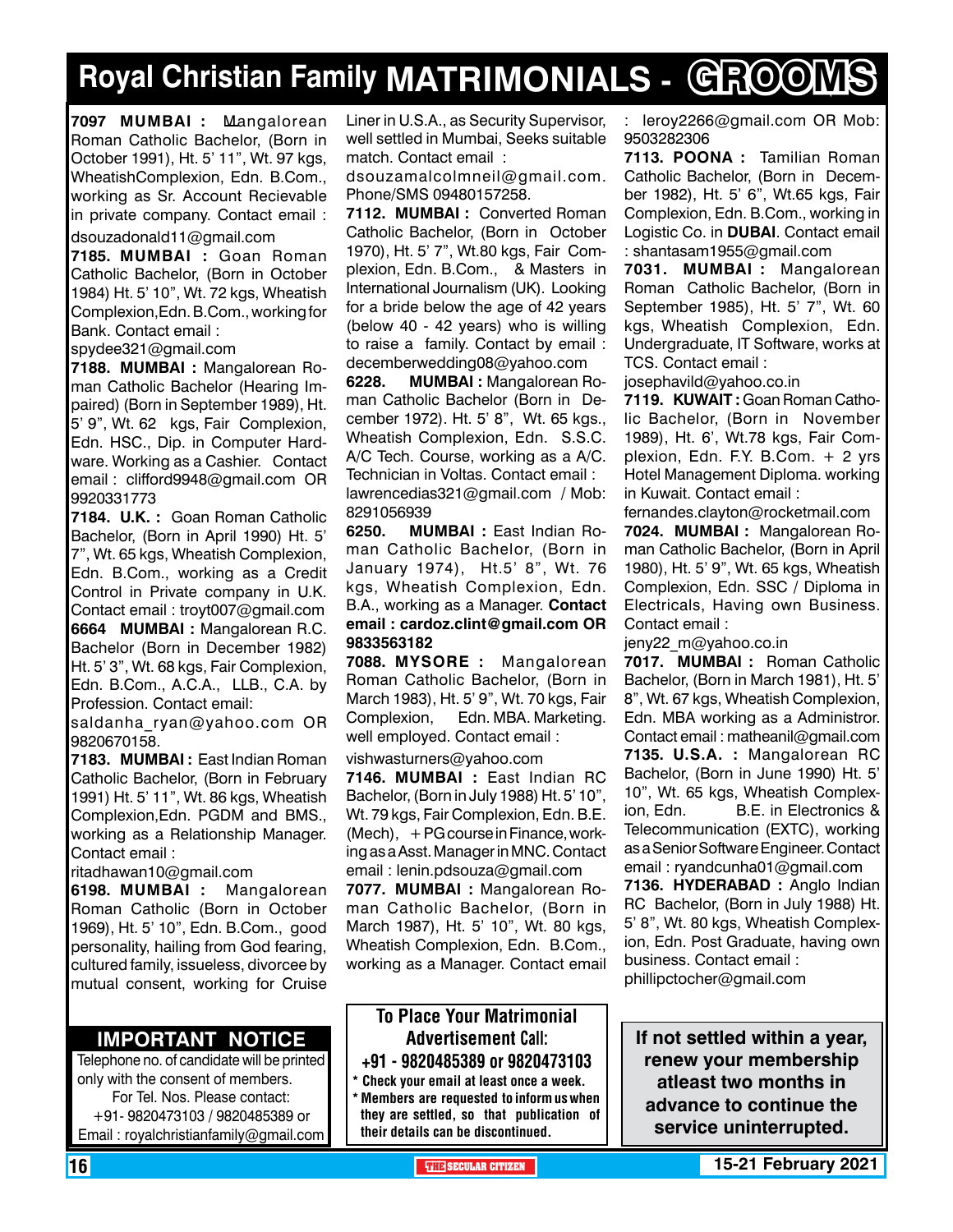### **Royal Christian Family MATRIMONIALS - BRIDES**

**7182. MUMBAI :** Mangalorean Roman Catholic Spinster, (Born in October 1992), Ht. 5' 4", Wt. 72 kgs, Wheatish Complexion, Edn. B.Com., C.A., working as Asst. Manager in TATA Company. Contact : email : matrimonialp27@gmail.com

**7194. MUMBAI :** Goan Roman Catholic Spinster, (Born in July 1989), Ht. 5' 1", Wt. 55 kgs, Wheatish Complexion, Edn. M.B.A. (HR), HR by profession. Contact email : dsouza.elvina3@gmail.com

**7160. MUMBAI :** Mangalorean Roman Catholic Spinster, (Born in September 1988), Ht. 5' 7", Fair Complexion, Edn. BMS, working as a Senior Merchandiser in a Global Retail Company in Dubai. Contact email : prislobo10@gmail.com

**7128. MUMBAI :** Affluent business family R.C. East Indian Spinster, (Born in 12-04-1988), Ht. 5' 2", very beautiful and pretty. Edn. MS General Surgeon, Doctor by profession. Contact email : drvd2019@gmail.com

**7169 MUMBAI :** Roman Catholic Spinster, (Born in September 1992), Ht. 5' 1", Wt. 50 kgs, Wheatish Complexion, Edn. MBA in Event Management. Contact email :

rosypetters74@gmail.com

**7126. U.S.A. :** Mangalorean Roman Catholic Spinster, (Born in January 1992) from Mumbai, Ht. 5' 7", Wt. 60 kgs, Fair Complexion, Edn. B.E. (Computers) from Mumbai, M.S. (Information Systems) from US. Possesses H1B visa and is working as a Technical Analyst with an MNC in USA. Contact email :

wilfyjoy1315@gmail.com or call +91 98603 02527 / + 91 9970172527

**7143. MUMBAI :** Goan Roman Catholic Spinster, (Born in April 1987), Ht. 5' 4", Wt. 75 kgs, Wheatish Complexion, Edn. M.A. (Literature) working as a Sales & Marketing Manager. Contact email : irisedsouza@gmail.com

**Royal Christian Family Helps In Choosing The Right Life-Partner Serving Since 41 Years** **7162 MUMBAI :** Mangalorean Roman Catholic Spinster, (Born in September 1993), Ht. 5'5", Wt. 58 kgs, Wheatish Complexion, Edn. B.A., working as a Secretary. Contact email : t.banze@rediffmail.com

**7142. MUMBAI :** Roman Catholic Spinster, (Born in December 1981), Ht. 5'3", Wt. 62 kgs, Very Fair Complexion, Edn. MBA (HR) working as a HR Associate. Contact email :

sunrays1227@gmail.com

**7066. MUMBAI :** Mangalorean Roman Catholic Spinster, (Born in June 1987), Ht. 5' 4", Wt. 78 kgs, Fair Complexion, Edn. B.E., (EXTC) M.S. (International Business Management), working as a Consulting Manager. Contact email :

l2018anselm@yahoo.com

**7141. MUMBAI :** Affluent business family Protestant Spinster, (Born in November 1995), Ht. 5', Wt. 55 kgs., Fair complexion, good looking, Edn., M. Pharma, Student. Contact email : saloni.1995naik@gmail.com

**7140. MUMBAI :** Mangalorean Roman Catholic Spinster, (Born in November 1991), Ht. 5' 3", Wt. 63 kgs, Wheatish Complexion, Edn. Graduation (BBI), working for a Private Bank as a Deputy Manager. Contact email : glendamisquith9@gmail.com

**7139. MUMBAI :** Maharashtrian Protestant Spinster, (Born in May 1993), Ht. 5' 3", Wt. 47 kgs, Fair Complexion, good looking, Edn. B.Com., working as a Sr. Advisor in MNC. Contact email : shirley.jadhav@gmail.com

**7158 MUMBAI :** Mangalorean Roman Catholic Spinster, (Born in August 1986), Ht. 5'1", Wt. 64 kgs, Wheatish Complexion, Edn. B.A., working as a Patient Care Manager. Contact email : ceciliacookie@gmail.com

**7137. MUMBAI :** Karnataka Protestant Spinster, (Born in January 1996), Ht. 5' 5", Wt. 54 kgs, Wheatish Complexion, Edn. B.Com., working

### **Important Notice**

Telephone no. of candidate will be printed only with the consent of members. For Tel. Nos. Please contact: +91- 9820473103 / 9820485389 or Email : royalchristianfamily@gmail.com

as an Accountant. Contact email sujatareddy209@gmail.com

**7156 MUMBAI :** Mangalorean Roman Catholic Spinster, (Born in November 1993), Ht. 5'1", Wt. 65 kgs, Fair Complexion, Edn. MBA., working in an IT Company as an Executive Assistant. Contact email : mumbai.lavi@gmail.com

**7134. MUMBAI :** Goan Roman Catholic Spinster, (Born in April 1992), Ht. 5', Wt. 55 kgs, Wheatish Complexion, Edn. B.Com., working as a Modification and Writer. Contact email :

jacklinemascarenhas@gmail.com

**7153 MUMBAI :** Mangalorean Roman Catholic Divorcee, (Born in May 1987), Ht. 5'2", Wt. 60 kgs, Wheatish Complexion, Edn. B.Sc., IATA, Pursuing B.Ed., working as a Travael Consultant. Contact email :

greshma.saldanha@gmail.com

**7131. DUBAI :** Roman Catholic Spinster, (Born in September 1990), Ht. 5' 5", Wt. 60 kgs, Tan Complexion, Edn. T.Y. B.Com., working as a Manager. Contact email :

rebecca.raj06@gmail.com

**7138. MUMBAI :** Mangalorean Roman Catholic Spinster, (Born in December 1984), Ht. 4' 11", Wt. 56 kgs, Wheatish Complexion, Edn. B.A., working as an Executive Assistant (Secretary). Contact email : labinajena@gmail.com

**7127. MUMBAI :** Goan R.C. Spinster, (Born in December 1992), Ht. 5' 5", Edn. Ph.D., Student. Contact email : exmi2019@gmail.com

#### **Registered members can publish their ad in all the 50 issues in a year for Rs. 8000 only.**

If you wish to publish your matrimonial classified advertisement in all the 50 issues in a year, you can do so for an amount of Rs. 8000 only.

### To Place Your Matrimonial Advertisement Call:

- +91 9820485389 or 9820473103
- \* Check your email at least once a week. \* Members are requested to inform us when they are settled, so that publication of their details can be discontinued.

**15-21 February 2021 THE SECULAR CITIZEN** 17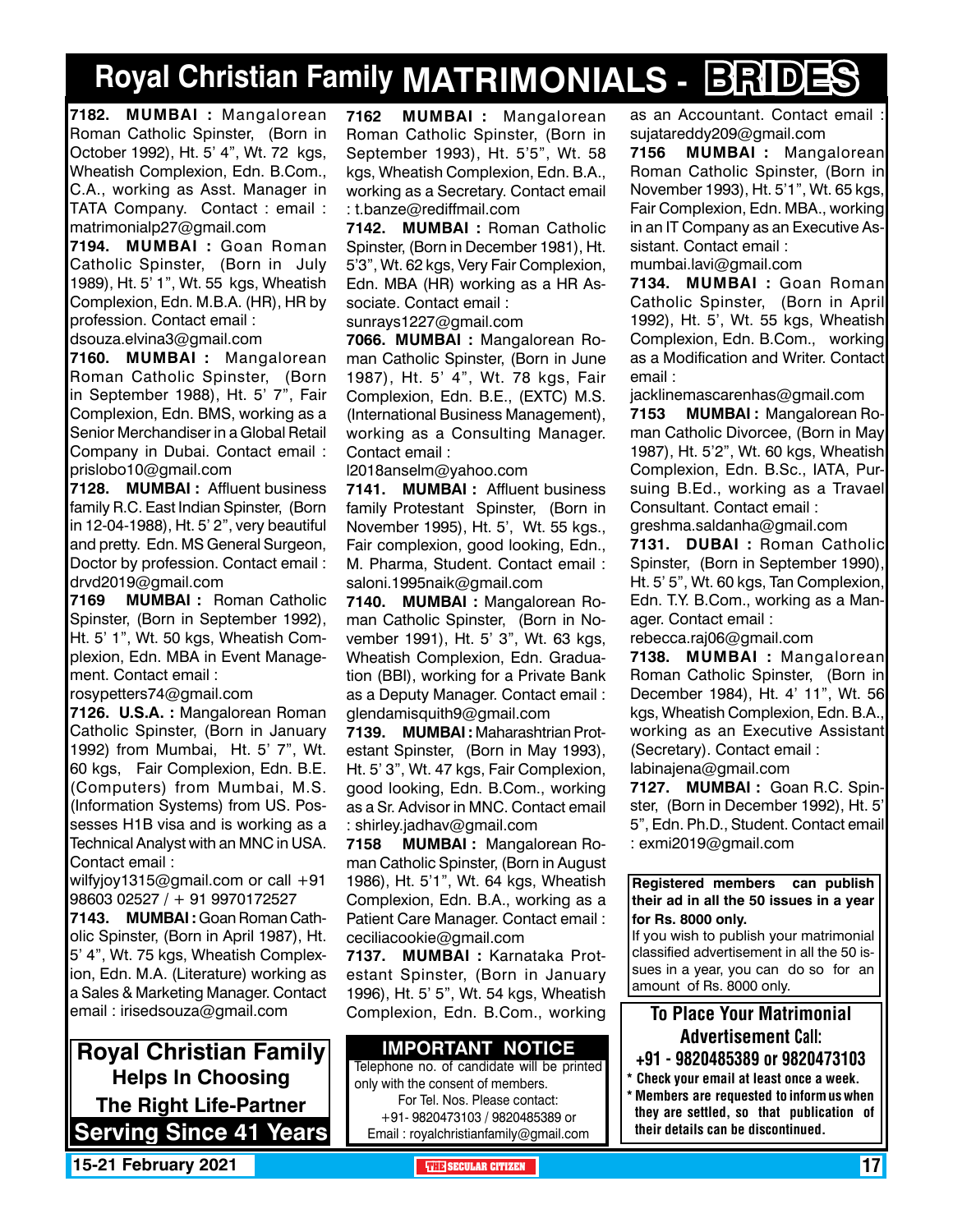# **Revitalize and remain with a vigour**

We yearn to live our lives with<br>
range of daily activities keep<br>
us mobile and self-revitalizing. We like excitement and passion. Our range of daily activities keep running around, performing well at work, shouting at the top of our lungs and feeling the adrenaline course through our veins. However, the bad habits we create for ourselves while

living it up will catch up with us in due time.

High blood pressure develops from a combination of factors such as smoking, alcohol consumption, eating C.K. Subramaniam fatty foods and lack of appro-

priate physical activities. Family history and aging also causes our bodies to perform in sub-optimal conditions as compared to the years of our vigorous youth.

If left unattended, high blood pressure can damage blood vessels and gravitate to life-threatening conditions such as heart problems, stroke and cardiac arrest. You shouldn't wait for it to happen to you when you least expect it. Start taking proactive measures immediately to manage your blood pressure. It could be the best decision you could make for your longevity.

The common reliance on prescription drugs has produced no permanent cures for high blood pressure. You may want to consider nature's solutions to keep your body in a state of wellness and equilibrium.

The following five herbs will help you experience worry-free

> excitement through lower blood pressure once again when taken constantly.

#### **1. Passion Flower**

Passion flower is effective in lowering blood pressure since it reduces stress and anxiety,

which are factors that can directly cause an elevation in blood pressure. It is used as a natural sleeping aid for those having bouts of sleeplessness.

#### **2. Lavender**

By massaging the body with lavender oil, you can dramatically reduce blood pressure by 50 percent. Lavender works as a vasodilator by relaxing and expanding the blood vessels, thereby causing the blood pressure to lower. Lavender oil can be applied throughout the body or by bathing using either lavender flowers or the oil itself. You can also boil lavender leaves and flowers for use internally as a tea,

which has the added benefits of treating insomnia or an upset stomach.

#### **3. Holy Basil**

Stress plays a destructive role in overall cardiovascular health and the adaptogenic properties of holy basil can help alleviate

stress-related damage. It prevents stress-induced biochemical changes, improves energy levels and endurance, supports healthy immune functions and promotes healthy gastric tissue which is often subjected to damage during times of stress. It also has many beneficial actions on the heart as a blood thinner and promotes good circulation. When taken daily, it can lower high blood pressure by helping to optimize cholesterol levels.

#### **4. Valerian**

Valerian contains a natural tranquilizer as it relaxes muscles and lowers blood pressure. Consuming Valerian daily consumption of Valerian will aid in a state of overall relaxation and elimination of stress. This process will, in turn, decrease blood pressure in people experiencing hypertension.

#### **5. Oregano**

Oregano contains carvacrol which is very effective in lowering blood pressure. It reduces you heart rate, mean arterial pressure, and both your diastolic and systolic blood pressures as well. Oregano is also a viable alternative to salt in your meals, as the sodium in salt is a leading cause of high blood pressure. A high-sodium diet can lead to high blood pressure as each teaspoon of salt has more than 2,300 mg of sodium. Oregano is a sodium-free food, so it does not contribute to a higher blood pressure. A lowsodium diet for individuals with high blood pressure has a limit of 1,500 mg per day.

Prevention is better than cure and such remedial measures can tune up your body to have better control over blood pressure and thereby provide better resistance power and revitalize your body for taking up additional strains till your retirement age.

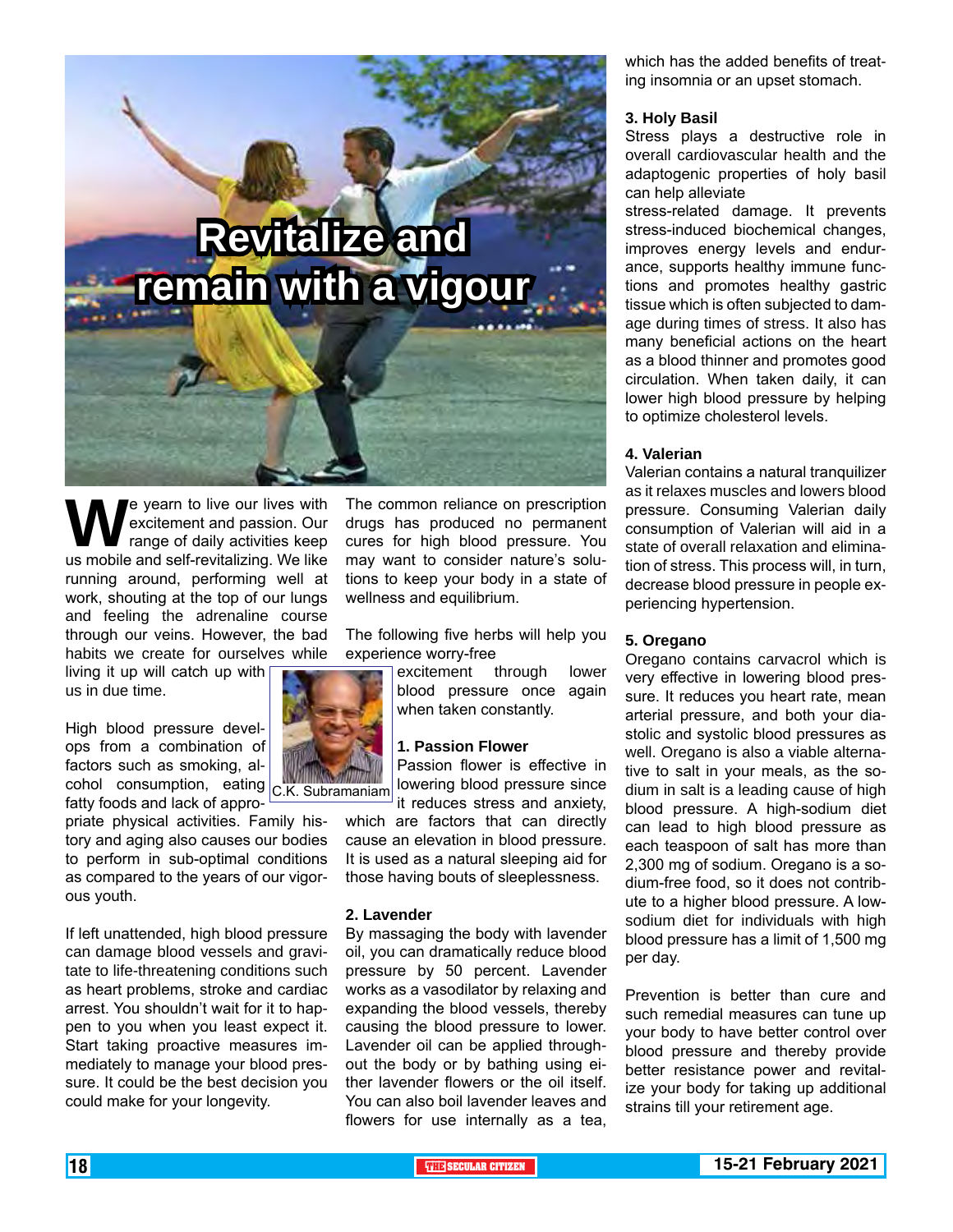### **Mangalore scholar Rudolf Noronha bags PhD for research on Tulunadu**

### *- Ivan Saldanha-Shet.*

Tumkur University, of Karnataka, department of Studies and Research in History and Archaeology, has awarded PhD degree to Rudolph Vinod Joyer Noronha, General Manager (Corporate Communications), Mangalore Refinery and Petrochemicals Limited (MRPL), as per a communication received by him on February 3, 2021. His Thesis "The History of Science and Technology in Tulunadu During the Colonial Period" is of great interest and use in Karnataka and particularly in the coastal region. His is the first clear comprehensive study and analysis on the history, science and technology of Tulunadu in the colonial period.

Hailing from Kinnigoli, youthful Rudolf V J Noronha has a long interest in travel, reading, writing and so on.

He holds a degree, B.E. (Mechanical ) from NMAM IT Nitte. A technocrat, expert communicator and active researcher he as General Manager ( Corporate Communications at MRPL) is seen as a handsome asset. Basic knowledge of Portuguese, French, Prakrit, Tamil, Telugu are enviable sets of knowledge and skills he has acquired and is a fan of travel, reading and writing.

His interesting articles recently published are greatly appreciated and admired. Regarding his doctoral research, he mentioned that analysis was done about the means and modes employed by the colonial powers to transplant Western Sciences in Tulunadu region. It analyses the role of science and technology as a tool for colonization. Study also had strived to list long term and short term Collateral benefits and adverse impacts of Introduction of western science



*Rudolph Noronha*

and technology in Tulunadu region. Dr.Rudolph added that he took seven years to complete the doctoral research. After he obtained an engineering degree from NITTE. Later, he did a masters in history, followed by the PhD research. Right from my childhood, he has been passionate about subjects revolving around history, philosophy and literature, and his love in leisure time is reading these subjects. It is hoped that he will be a great leader in this field soon and it augurs well for Karnataka culture and history in the near future and the linking of Tulu cultre with Kannada, Konkani and so on.

*Good Proposals*

### **Wide Choices of Christian Brides and Grooms Available** Many are happily married

Our exclusive concentration on Christian Match-making with our wide experience brings in regular information on Prospective Brides and Grooms.

Long list of Profiles of prospective Brides and Grooms are available from India and world-over.

Further new entries are provided through the weekly periodical: The Secular Citizen and Email.

We cater to Christians of all Denomination. Catholics, Protestants and others Christians all over India and Indians abroad.

*For registration log on to*: **https://www.royalchristianfamily.com**

### ROYAL CHRISTIAN FAMILY

99, Perin Nariman (Bazargate) Street, 1st Floor, Nr. CST & GPO, Opp. Monginis Cake shop, Above Dr. Kothari Clinic, Fort, Mumbai 400001. Tel.: +91 - 9820485389 / 9820473103 Email: royalchristianfamily@gmail.com Website: https://www.royalchristianfamily.com

Serving the **community** since 41 years

**15-21 February 2021 The SECULAR CITIZEN 19 SECULAR CITIZEN** 19